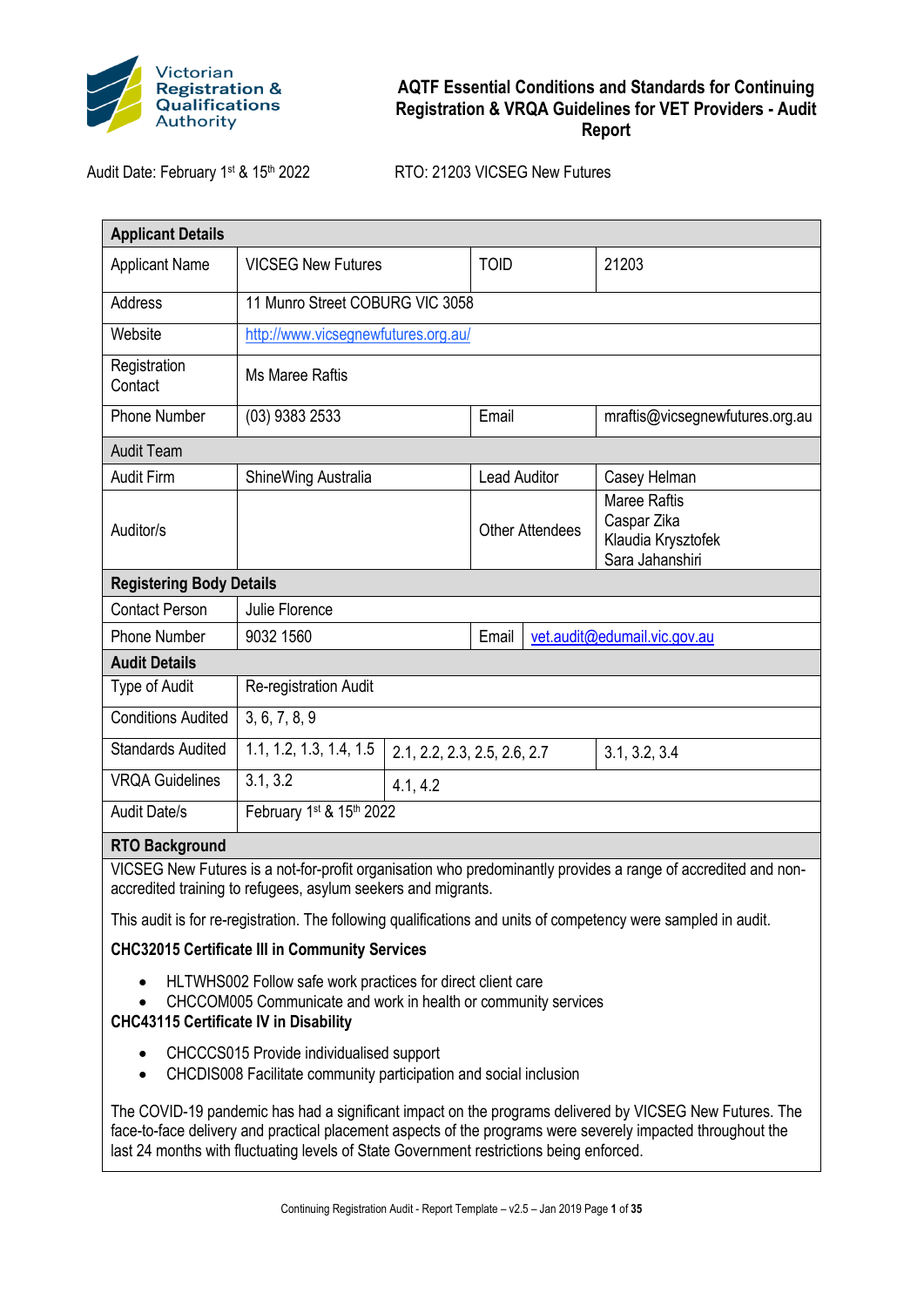

Audit Date: February 1<sup>st</sup> & 15<sup>th</sup> 2022 RTO: 21203 VICSEG New Futures

VICSEG New Futures implemented a range of strategies to assist their primary cohorts to continue their studies via online facilitated sessions and added extra learning support sessions for those who initially struggled with accessing learning sessions via an online platform. VICSEG New Futures also had to extend their course completion dates to allow students to get their practical placement requirements completed.

VICSEG New Futures has also invested heavily in full simulated assessment environments. Students can undertake practical assessments in fully simulated ages care or hospital environment, using real equipment such as chair lifts, beds, care equipment etc

It was evidence through the audit that VICSEG New Futures has a number of systematic processes that contribute to the overall operations of the RTO. VICSEG New Futures has also updated a number of policies and procedures as a result of adjusting to, and planning for, COVID interruptions. VICSEG New Futures has a detailed pre training review process where they advise students of the potential for delays in practical assessment training where the workplace is required. There are also a number of contingencies detailed I their Training and Assessment Strategies if interruptions where to occur again.

VICSEG New Futures hopes to return to pre-COVID enrolment numbers over the next 24 months to continue to service refugees, asylum seekers and migrant communities

| <b>Qualifications/Units Audited1</b> |                                                                                                                                                                                               |               |  |  |  |
|--------------------------------------|-----------------------------------------------------------------------------------------------------------------------------------------------------------------------------------------------|---------------|--|--|--|
|                                      | QUALIFICATION/UNIT OF COMPETENCE/ACCREDITED COURSE                                                                                                                                            |               |  |  |  |
| <b>TGA Code</b>                      | Qualification/Unit of Competence/Accredited Course (as per TGA)                                                                                                                               | Delivery Site |  |  |  |
| <b>CHC32015</b>                      | <b>Certificate III in Community Services</b><br>HLTWHS002 Follow safe work practices for direct client care<br>$\bullet$<br>CHCCOM005 Communicate and work in health or<br>community services | <b>RTO</b>    |  |  |  |
| CHC43115                             | <b>Certificate IV in Disability</b><br>CHCCCS015 Provide individualised support<br>CHCDIS008 Facilitate community participation and social<br>$\bullet$<br>inclusion                          | <b>RTO</b>    |  |  |  |

| <b>Interviewee(s)</b> – Staff name and position; employer name and position |                              |  |
|-----------------------------------------------------------------------------|------------------------------|--|
| Maree Raftis                                                                | <b>Executive Director</b>    |  |
| Caspar Zika                                                                 | General Manager              |  |
| Klaudia Krysztofek                                                          | VET Standards & ACFE Manager |  |
| Sara Jahanshiri                                                             | Compliance Manager           |  |

| <b>Permanent Delivery Sites -</b>                                                 | <b>Yes</b> | Νo |
|-----------------------------------------------------------------------------------|------------|----|
| Do the RTO's permanent delivery sites match the information provided by the VRQA? |            |    |

<sup>1</sup> Samples have been selected in accordance with the *VRQA VET Audit Sampling Methodology*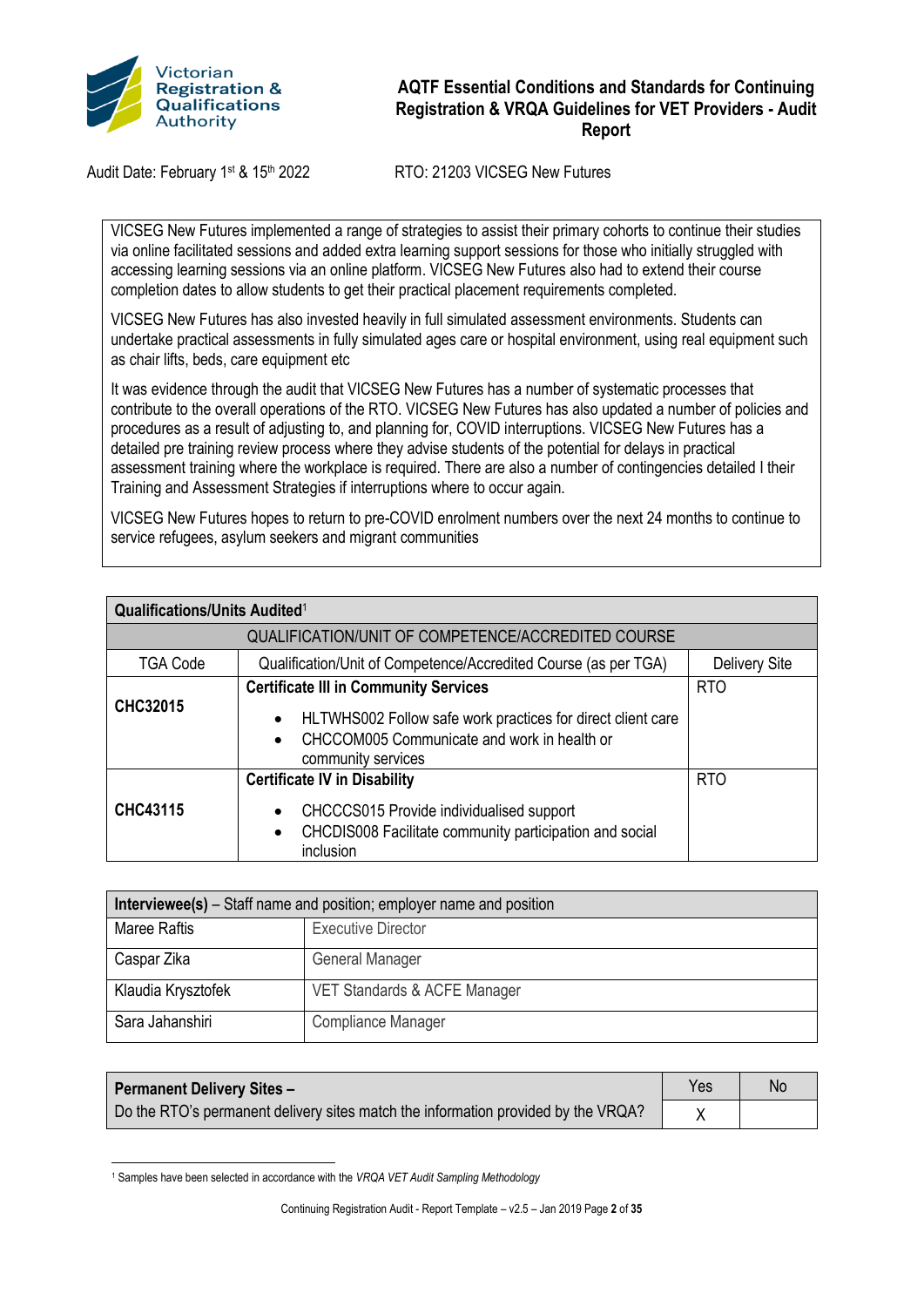

| <b>Third party Arrangements -</b>                                                 | Yes | Νc |
|-----------------------------------------------------------------------------------|-----|----|
| Do the RTO's third-party arrangements match the information provided by the VRQA? |     |    |
|                                                                                   |     |    |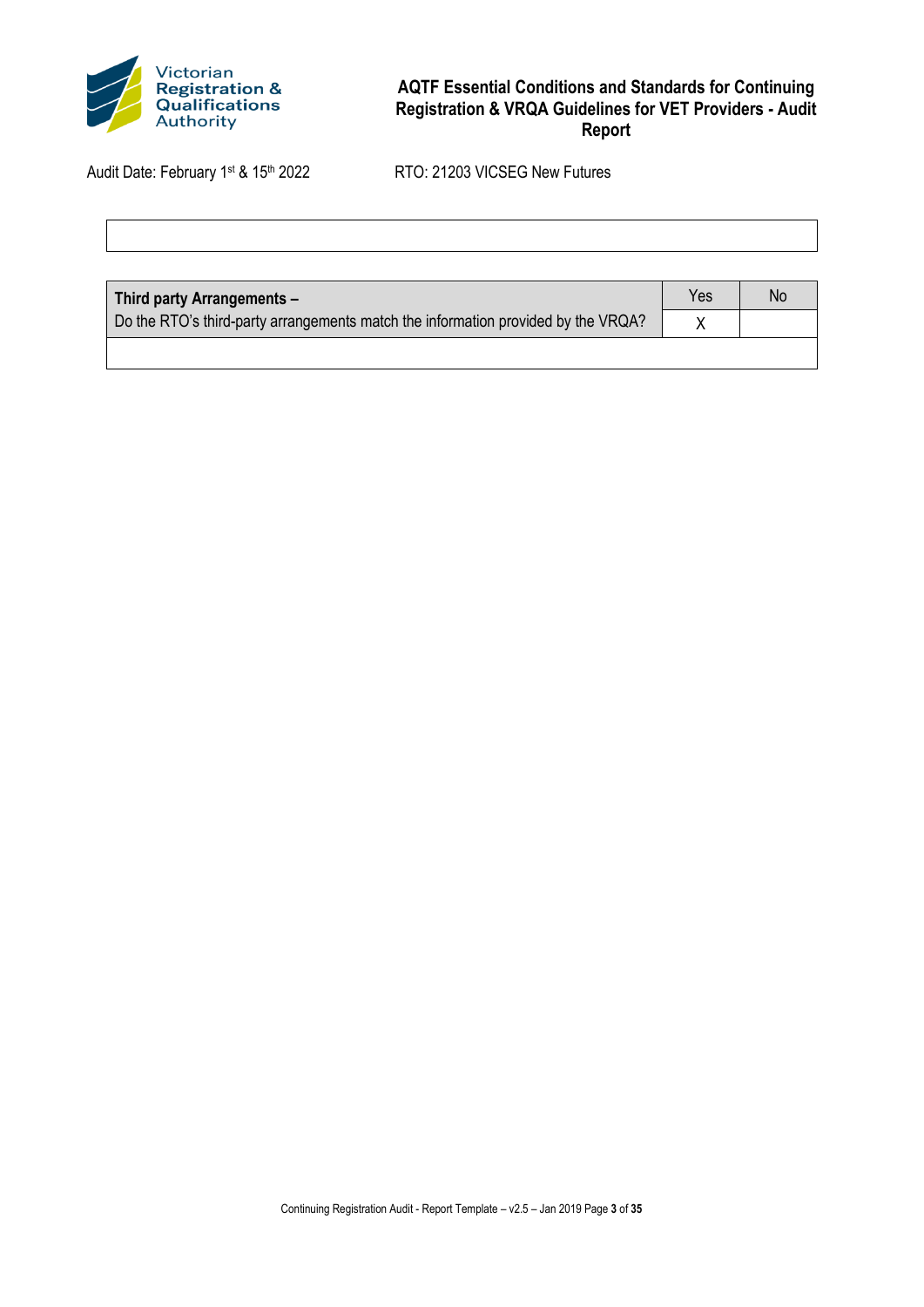

| <b>Audit Summary - AQTF Conditions of Registration</b> |                                                                         |                  |                           |                       |
|--------------------------------------------------------|-------------------------------------------------------------------------|------------------|---------------------------|-----------------------|
|                                                        | <b>AQTF Conditions</b><br>Place an X in the appropriate column          | <b>Compliant</b> | Non -<br><b>Compliant</b> | <b>Not</b><br>audited |
|                                                        | Governance                                                              |                  |                           | x                     |
| $\overline{c}$                                         | Interactions with the Registering Body                                  |                  |                           | Χ                     |
| 3                                                      | Compliance with Legislation                                             | X                |                           |                       |
| 4                                                      | Insurance                                                               |                  |                           | X                     |
| 5                                                      | <b>Financial Management</b>                                             |                  |                           | Χ                     |
| 6                                                      | Certification & Issuing of Qualifications & Statements of<br>Attainment | X                |                           |                       |
| 7                                                      | Recognition of Qualifications Issued by other RTOs                      | χ                |                           |                       |
| 8                                                      | Accuracy and Integrity of Marketing                                     | χ                |                           |                       |
| 9                                                      | Transition to Training Packages/Expiry of Accredited Courses            | Χ                |                           |                       |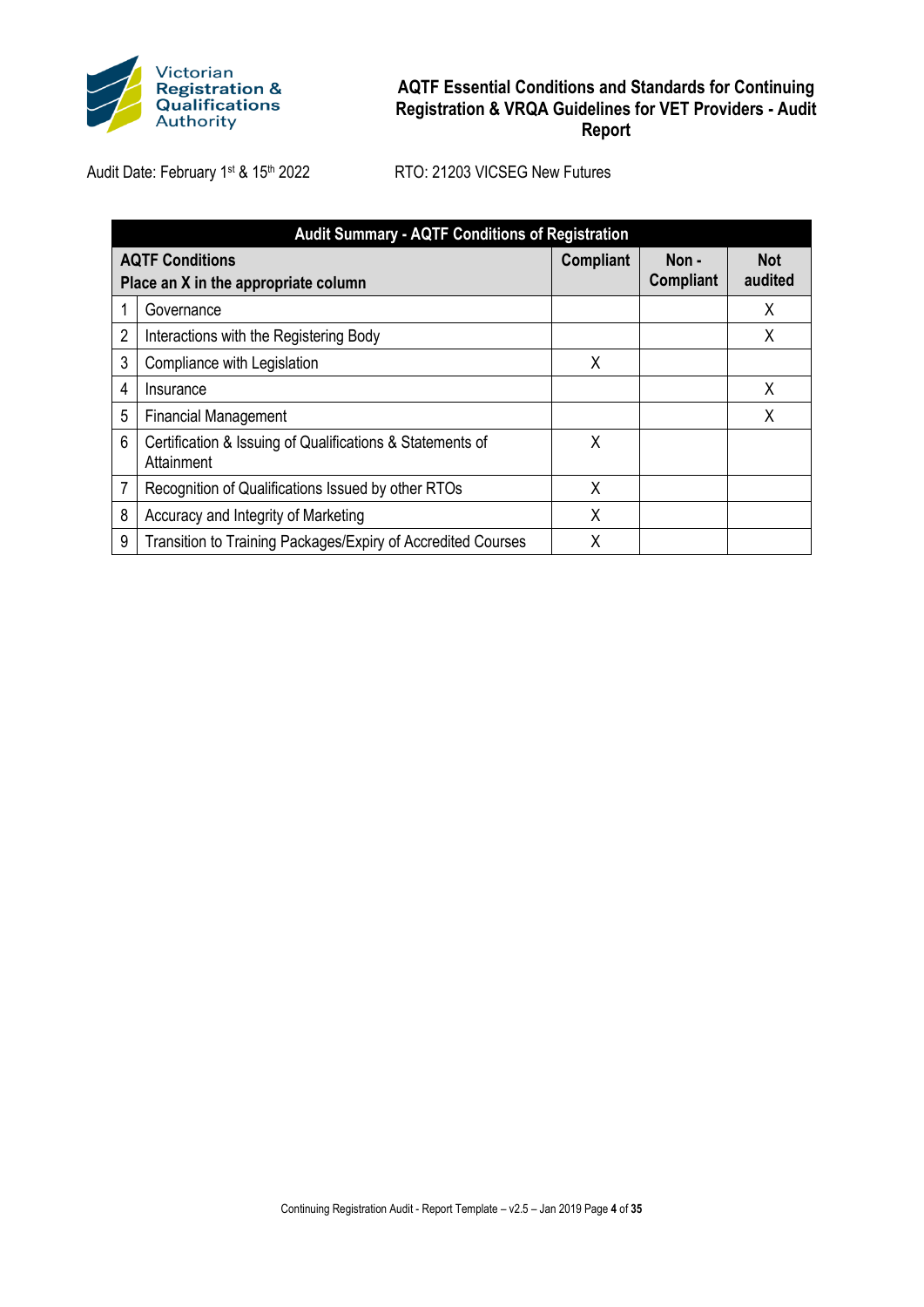

| <b>Audit Summary - AQTF Standards</b>                   |                  |                          |                       |  |
|---------------------------------------------------------|------------------|--------------------------|-----------------------|--|
| <b>AQTF Standards/Elements</b>                          | <b>Compliant</b> | Non-<br><b>Compliant</b> | <b>Not</b><br>audited |  |
| <b>Standard 1</b>                                       |                  |                          |                       |  |
| 1.1 - Continuous Improvement Strategy                   | X                |                          |                       |  |
| 1.2 - Training and Assessment Strategies                | X                |                          |                       |  |
| 1.3 - Training and Assessment Resources                 | X                |                          |                       |  |
| 1.4 - Trainer and Assessor Competency                   | X                |                          |                       |  |
| 1.5 - Assessment Strategies                             |                  | Χ                        |                       |  |
| <b>Standard 2</b>                                       |                  |                          |                       |  |
| 2.1 - Meeting the Needs of Clients                      | X                |                          |                       |  |
| 2.2 - Continuous Improvement of Client Services         | X                |                          |                       |  |
| 2.3 – Provision of Information to Clients               | X                |                          |                       |  |
| 2.4 – Third-Party Engagement in Training and Assessment |                  |                          | X                     |  |
| 2.5 - Provision of Support Services to Clients          | X                |                          |                       |  |
| 2.6 - Learner Access to Records of Participation        | X                |                          |                       |  |
| 2.7 - Complaints and Appeals Strategy                   | X                |                          |                       |  |
| <b>Standard 3</b>                                       |                  |                          |                       |  |
| 3.1 - Operations Management                             | X                |                          |                       |  |
| 3.2 - Continuous Improvement of Operations              | X                |                          |                       |  |
| 3.3 - Third-Party Training and/ or Assessment Services  |                  |                          | X                     |  |
| 3.4 - Records Management                                | Χ                |                          |                       |  |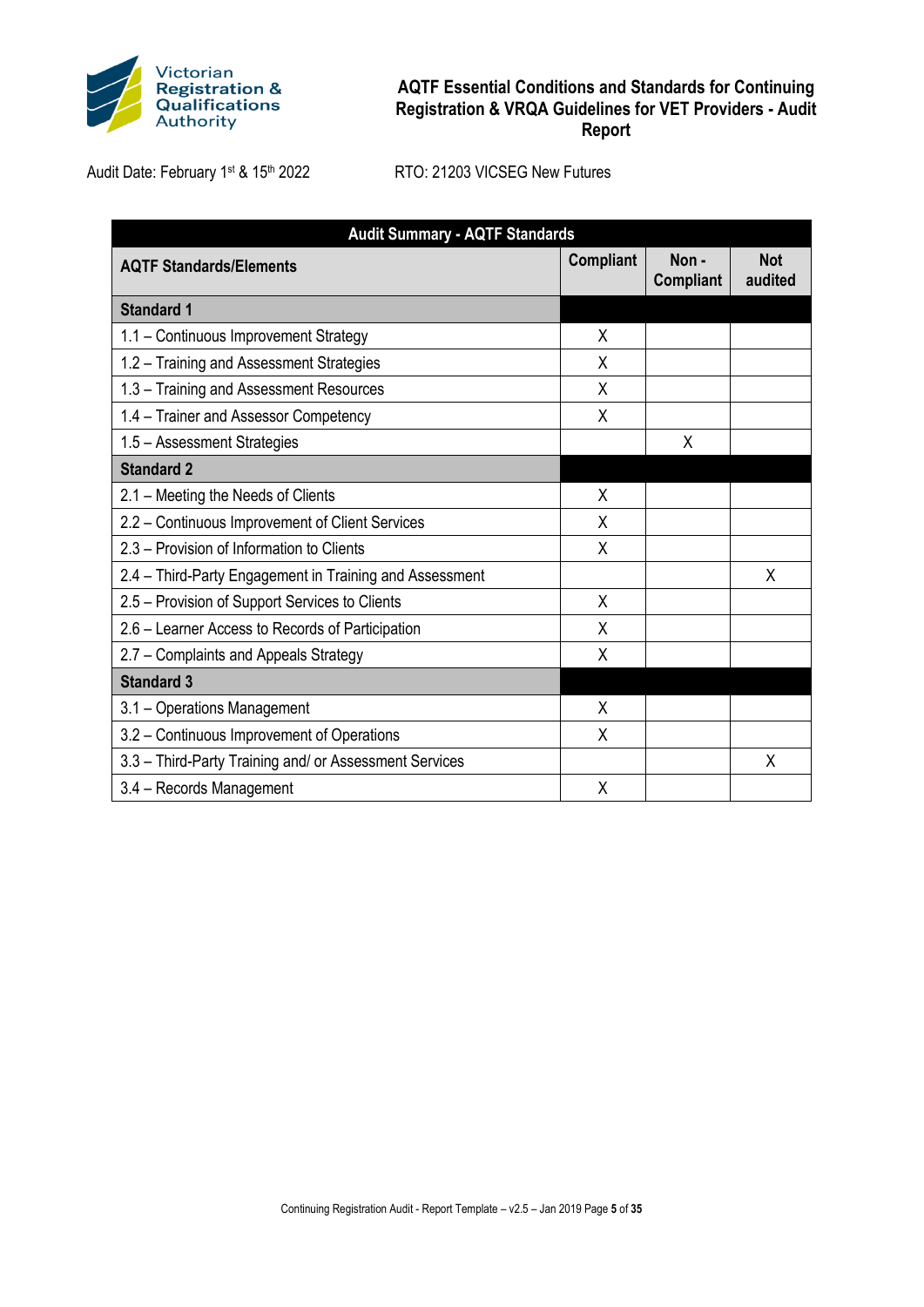

Audit Date: February 1st & 15th 2022 RTO: 21203 VICSEG New Futures

# **Audit Summary – 2016 VRQA Guidelines for VET Providers**

| <b>2016 VRQA Guidelines</b>                                                                                | <b>Compliant</b> | Non-<br><b>Compliant</b> | <b>Not</b><br>audited |
|------------------------------------------------------------------------------------------------------------|------------------|--------------------------|-----------------------|
| 1. Governance, Financial viability and Management systems                                                  |                  |                          |                       |
| 1.1 - Strategic Plan and Business Plan                                                                     |                  |                          | X                     |
| 1.2 - Financial Viability                                                                                  |                  |                          | X                     |
| 1.3 - Management Systems                                                                                   |                  |                          | X                     |
| 1.4 - Governance                                                                                           |                  |                          | X                     |
| 2. Transparency and oversight of third parties                                                             |                  |                          |                       |
| 2.1 - Third party agreement                                                                                |                  |                          | X                     |
| 2.2 - Co-operation with VRQA                                                                               |                  |                          | X                     |
| 2.3 - Notifying VRQA of Third party agreements                                                             |                  |                          | X                     |
| 2.4 - Information - Disclosure of third party services                                                     |                  |                          | Χ                     |
| 2.5 - Pre-enrolment materials - Disclosure of third party services                                         |                  |                          | X                     |
| 2.6 - Changes to third party services                                                                      |                  |                          | X                     |
| 2.7 - Complaints - Third party services                                                                    |                  |                          | Χ                     |
| 2.8 - Appeals - Third party services                                                                       |                  |                          | X                     |
| 3. Trainer and assessor qualification (including individuals<br>working under the supervision of a trainer |                  |                          |                       |
| 3.1 - Vocational & Industry skill requirements                                                             | X                |                          |                       |
| 3.2 - Training and Assessment (TAE) skill requirements                                                     | Χ                |                          |                       |
| 3.3 - Assessment only skill requirements                                                                   |                  |                          | X                     |
| 3.4 - Supervision arrangement requirements                                                                 |                  |                          | χ                     |
| 3.5 - Trainer under supervision skill requirements                                                         |                  |                          | X                     |
| 4. Delivery of training and assessment services                                                            |                  |                          |                       |
| 4.1 - Training and assessment practices                                                                    | X                |                          |                       |
| 4.2 - Amount of training                                                                                   | X                |                          |                       |
| 4.3 - TAE - Independent validation of assessment system, tools,<br>processes and outcomes                  |                  |                          | X                     |
| 4.4 - TAE - Trainer and Assessor skills (1 January 2016 to 31<br>December 2016)                            |                  |                          | X                     |
| 4.5 - TAE - Trainer and Assessor skills (1 January 2017 onwards)                                           |                  |                          | X                     |
| 4.6 - TAE - Trainer under supervision requirements                                                         |                  |                          | X                     |
| 4.7 - TAE - Registration requirements                                                                      |                  |                          | X                     |
| 5. Annual Declaration of Compliance                                                                        |                  |                          |                       |
| 5.1 - Annual Declaration of Compliance                                                                     |                  |                          | X                     |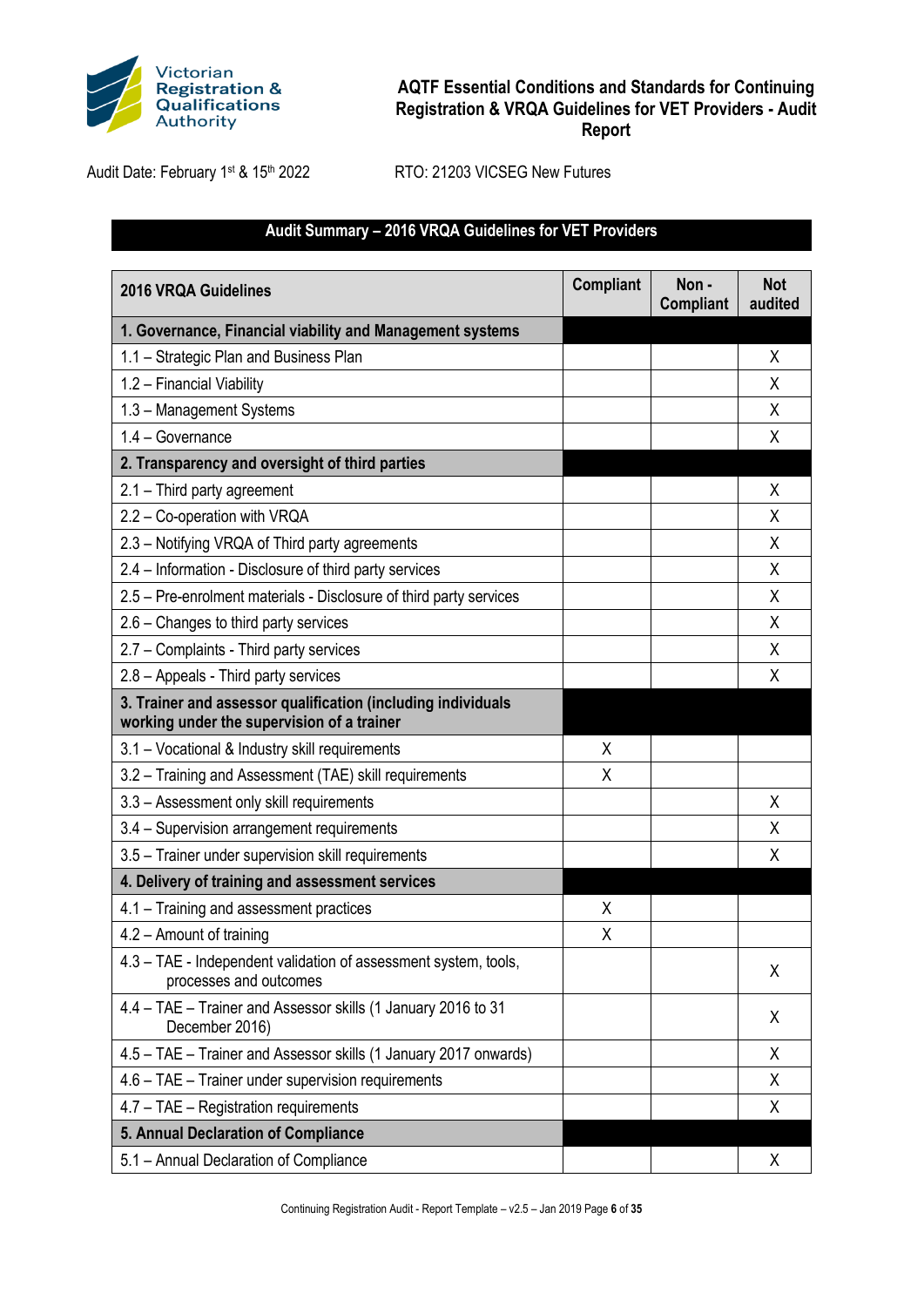

Audit Date: February 1st & 15th 2022 **RTO: 21203 VICSEG New Futures** 

# **Detailed Findings - AQTF Conditions of Registration**

| <b>CONDITION 1 - Governance</b>                                                                                                                                                                                                                                                                                                                                                                                                    | Not audited in<br>Phase 2 audit            |
|------------------------------------------------------------------------------------------------------------------------------------------------------------------------------------------------------------------------------------------------------------------------------------------------------------------------------------------------------------------------------------------------------------------------------------|--------------------------------------------|
| <b>CONDITION 2 - Interactions with the Registering Body</b>                                                                                                                                                                                                                                                                                                                                                                        | Not audited in<br><b>Phase 2 audit</b>     |
| <b>CONDITION 3 - Compliance with Legislation</b>                                                                                                                                                                                                                                                                                                                                                                                   | <b>Compliant</b>                           |
| <b>Evidence/Documentation Reviewed</b>                                                                                                                                                                                                                                                                                                                                                                                             |                                            |
| Completed Sample-Statement-of-Understanding<br>$\bullet$<br>GOVERNANCE POLICY AND PROCEDURE V3.1<br>Induction & Orientation Checklist 2020<br><b>Induction Policy</b><br>NFT- Regulatory Framework Diagram<br>VICSEG COVIDSafe Plan_December 2021<br>VICSEG HR Policy and Procedure Manual<br>VICSEG OHS MANUAL<br>NFT-StudentHandBook_V6.9 2022<br>Welcome to VICSEG New Futures                                                  |                                            |
| CF.3.1.1<br><b>Finding</b>                                                                                                                                                                                                                                                                                                                                                                                                         | <b>Required</b><br><b>Rectification(s)</b> |
| VICSEG New Futures has processes in place to ensure they comply with relevant Commonwealth, State or Territory legislation and regulatory<br>requirements that are relevant to its operations and its scope of registration. It ensures that its staff and clients are fully informed of these<br>requirements that affect their duties or participation in vocational education and training through staff and client inductions. | N/A                                        |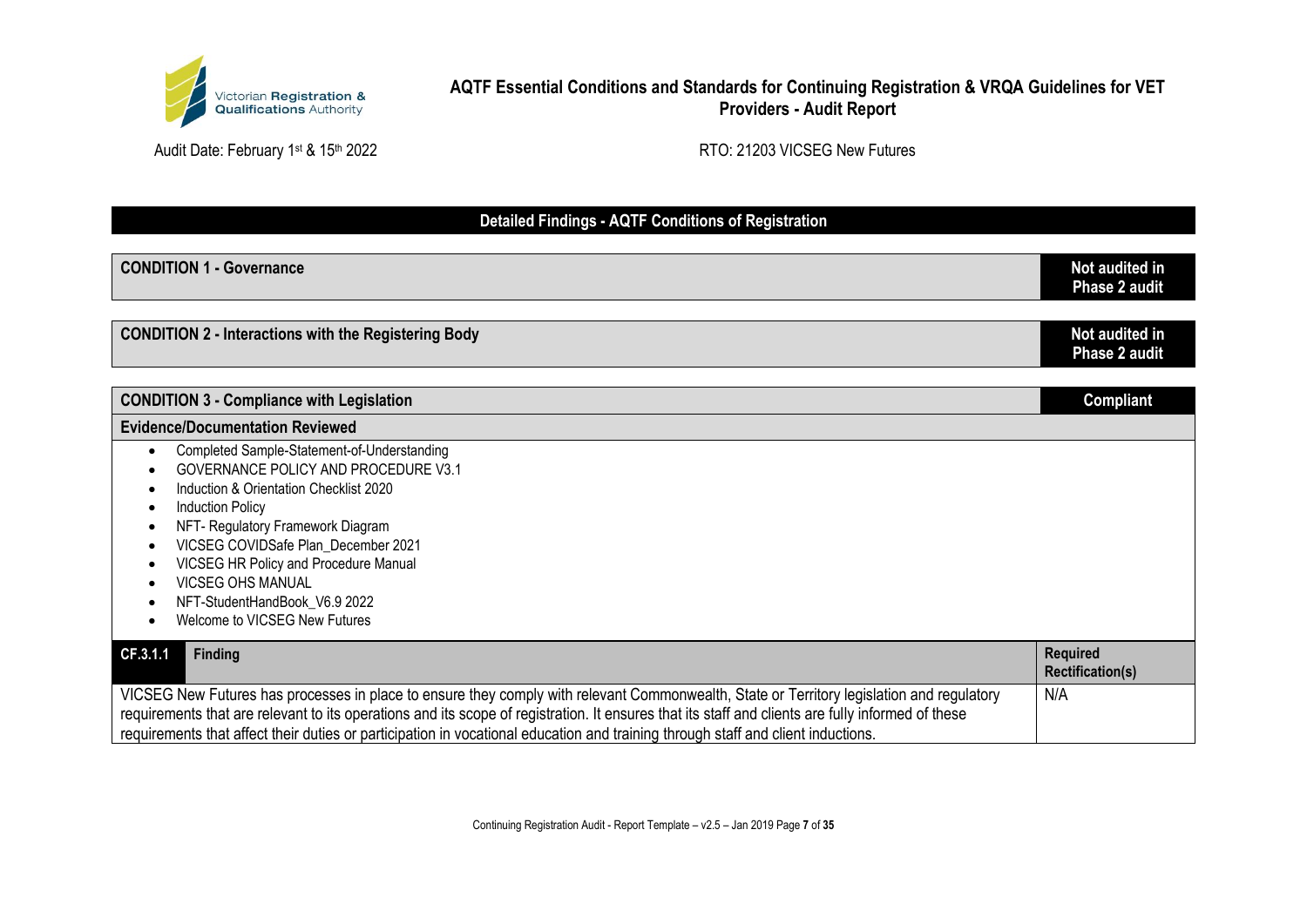

Audit Date: February 1st & 15th 2022 **RTO: 21203 VICSEG New Futures** 

| <b>CONDITION 4 - Insurance</b> | Not audited in<br>Phase 2 audit |
|--------------------------------|---------------------------------|
|                                |                                 |

| <b>CONDITION 5 - Financial Management</b> | Not audited in |
|-------------------------------------------|----------------|
|                                           | Phase 2 audit  |

| <b>CONDITION 6 - Certification &amp; Issuing of Qualifications &amp; Statements of Attainment</b>                                                                                                                                                                                                                                                                                                                                                                                                                                                            | <b>Compliant</b>                 |
|--------------------------------------------------------------------------------------------------------------------------------------------------------------------------------------------------------------------------------------------------------------------------------------------------------------------------------------------------------------------------------------------------------------------------------------------------------------------------------------------------------------------------------------------------------------|----------------------------------|
| <b>Evidence/Documentation Reviewed</b>                                                                                                                                                                                                                                                                                                                                                                                                                                                                                                                       |                                  |
| Register of Certificates and Statements of Attainment issued 2021<br>$\bullet$<br>Template of Statement of Attainment<br>Template of Certificate<br><b>QUALIFICATIONS ISSUANCE POLICY V4</b><br>Record Keeping Schedule V4<br>VETTrak option- certificates can be created if USI is verified<br>2021 EVIDENCE OF PARTICIPATION POLICY - ATTENDANCE POLICY V7.3<br>USI-Instructions<br>٠<br>Completion administration procedure updated<br>VETtrak Service Agreement - 2022<br>RECORD MANAGEMENT POLICY V3.2<br>2021 Intake and Enrolment process V9 Jan 2021 |                                  |
| CF.6.1<br><b>Finding</b>                                                                                                                                                                                                                                                                                                                                                                                                                                                                                                                                     | <b>Required Rectification(s)</b> |
| VICSEG New Futures has processes in place to issue students whom it has assessed as competent in accordance with the requirements<br>N/A<br>of the Training Package, a qualification or statement of attainment that.                                                                                                                                                                                                                                                                                                                                        |                                  |
| Meets the Australian Qualifications Framework (AQF) requirements<br>ii.<br>Identifies the RTO by its national provider number, and,                                                                                                                                                                                                                                                                                                                                                                                                                          |                                  |

Continuing Registration Audit - Report Template – v2.5 – Jan 2019 Page **8** of **35**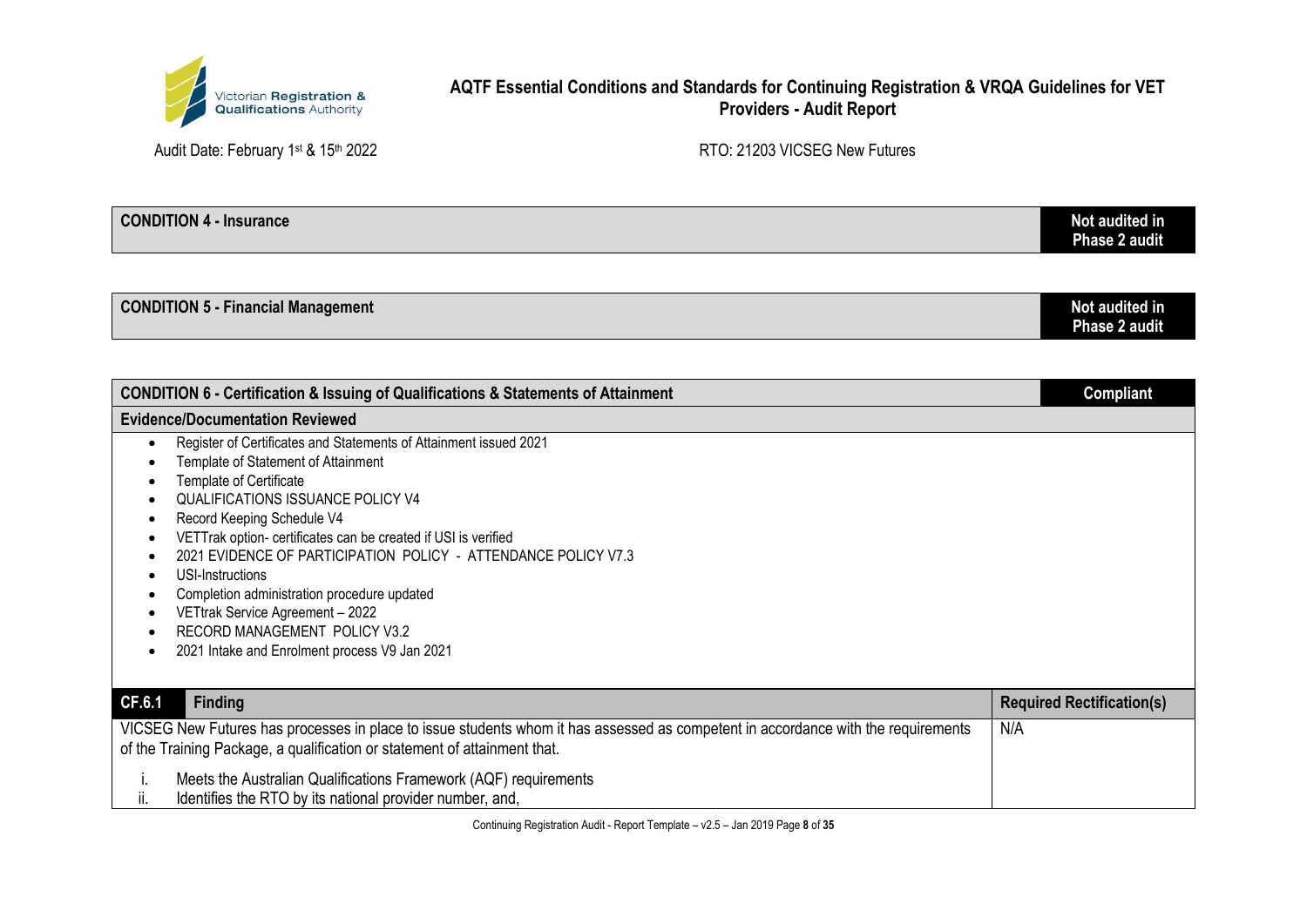

| Includes the Nationally Recognised Training (NRT) logo in accordance with the current conditions of service<br>III.                       |                                  |
|-------------------------------------------------------------------------------------------------------------------------------------------|----------------------------------|
| CF.6.2.1<br><b>Finding</b>                                                                                                                | <b>Required Rectification(s)</b> |
| VICSEG New Futures has processes and systems in place to retain client records of attainment of units of competency and qualifications    | N/A                              |
| for a period of 30 years.                                                                                                                 |                                  |
| CF.6.3.1<br><b>Finding</b>                                                                                                                | <b>Required Rectification(s)</b> |
| VICSEG New Futures have a student records management system in place that has the capacity to provide the registering body with           | N/A                              |
| <b>AVETMISS compliant data</b>                                                                                                            |                                  |
| CF.6.4.1<br><b>Finding</b>                                                                                                                | <b>Required Rectification(s)</b> |
| VICSEG New Futures has a process and systems in place to provide returns of its client records of attainment of units of competency and   | N/A                              |
| qualifications to its registering body on a regular basis, as determined by the registering body.                                         |                                  |
| CF.6.5.1<br><b>Finding</b>                                                                                                                | <b>Required Rectification(s)</b> |
| VICSEG New Futures has met the requirements for collecting the prospective student's national unique student identifier via the enrolment | N/A                              |
| form and provided evidence of a student's unique student identifier file being verified.                                                  |                                  |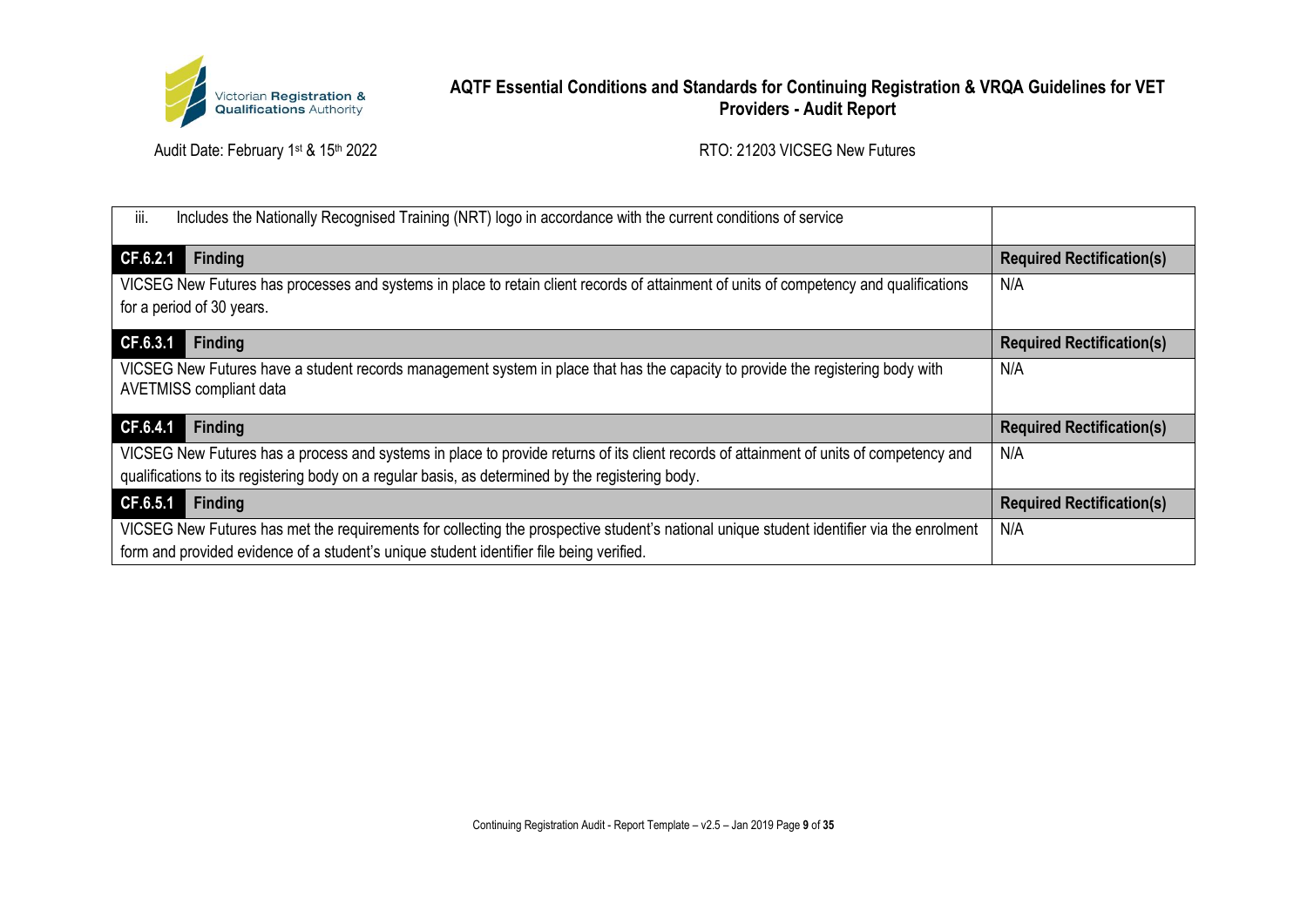

| <b>CONDITION 7 - Recognition of Qualifications Issued by other RTOs</b>                                                 | Compliant                        |
|-------------------------------------------------------------------------------------------------------------------------|----------------------------------|
| <b>Evidence/Documentation Reviewed</b>                                                                                  |                                  |
| 2021 Intake and Enrolment process V9 Jan 2021                                                                           |                                  |
| QUALIFICATIONS ISSUANCE POLICY V4                                                                                       |                                  |
| 2022 Initial Engagement Checklist                                                                                       |                                  |
| CREDIT TRANSFER APPLICATION FORM V2                                                                                     |                                  |
| Credit transfer step by step admin process                                                                              |                                  |
| How to check student's transcript                                                                                       |                                  |
| How to give USI permission to NFT for students                                                                          |                                  |
| 2021 Credit transfer and RPL report                                                                                     |                                  |
| <b>Finding</b><br>CF.7.1                                                                                                | <b>Required Rectification(s)</b> |
| VICSEG New Futures has a process in place to recognise AQF Qualifications and Statements of Attainments issued by other | N/A                              |
| RTO's. Potential students are engaged during the enrolment process about potential credit transfers.                    |                                  |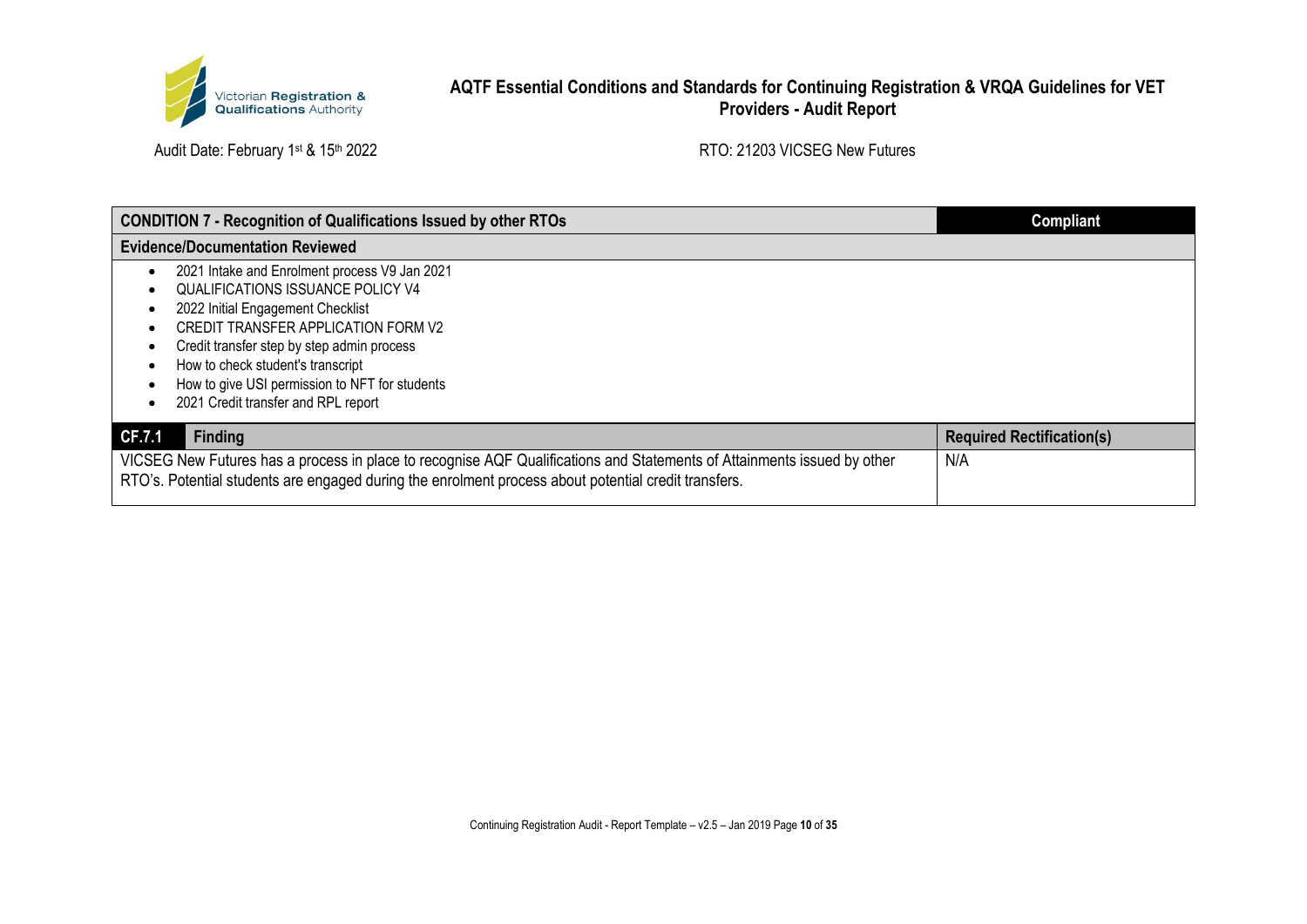

Audit Date: February 1st & 15th 2022 Audit Date: February 1st & 15th 2022

| <b>CONDITION 8 - Accuracy and Integrity of Marketing</b>                                                                                  | <b>Compliant</b>                 |
|-------------------------------------------------------------------------------------------------------------------------------------------|----------------------------------|
| <b>Evidence/Documentation Reviewed</b>                                                                                                    |                                  |
| Brochure - Cert III in Com Services - Marketing Review Checklist                                                                          |                                  |
| Brochure - CertIV Disability - Marketing Review Checklist                                                                                 |                                  |
| NFT CB Certificate III in Community Services                                                                                              |                                  |
| NFT_CB_CHC43115_Cert IV_Disability_In Class                                                                                               |                                  |
| NFT-StudentHandBook V6.9 2022                                                                                                             |                                  |
| Marketing material consent 1-5                                                                                                            |                                  |
| Finding<br>CF.8.1.1                                                                                                                       | <b>Required Rectification(s)</b> |
| VICSEG New Futures has ensured its marketing and advertising of AQF qualifications to prospective clients is ethical, accurate and<br>N/A |                                  |
| consistent with its scope of registration. The NRT logo has also been employed in accordance with its conditions of use.                  |                                  |
| Permission for use of personal images has been obtained via the marketing material consent form.                                          |                                  |

#### **Opportunity for Improvement**

The RTO should consider advising students on the marketing brochure that a COVID-19 vaccination is required to gain employment in fields such as disability and community services.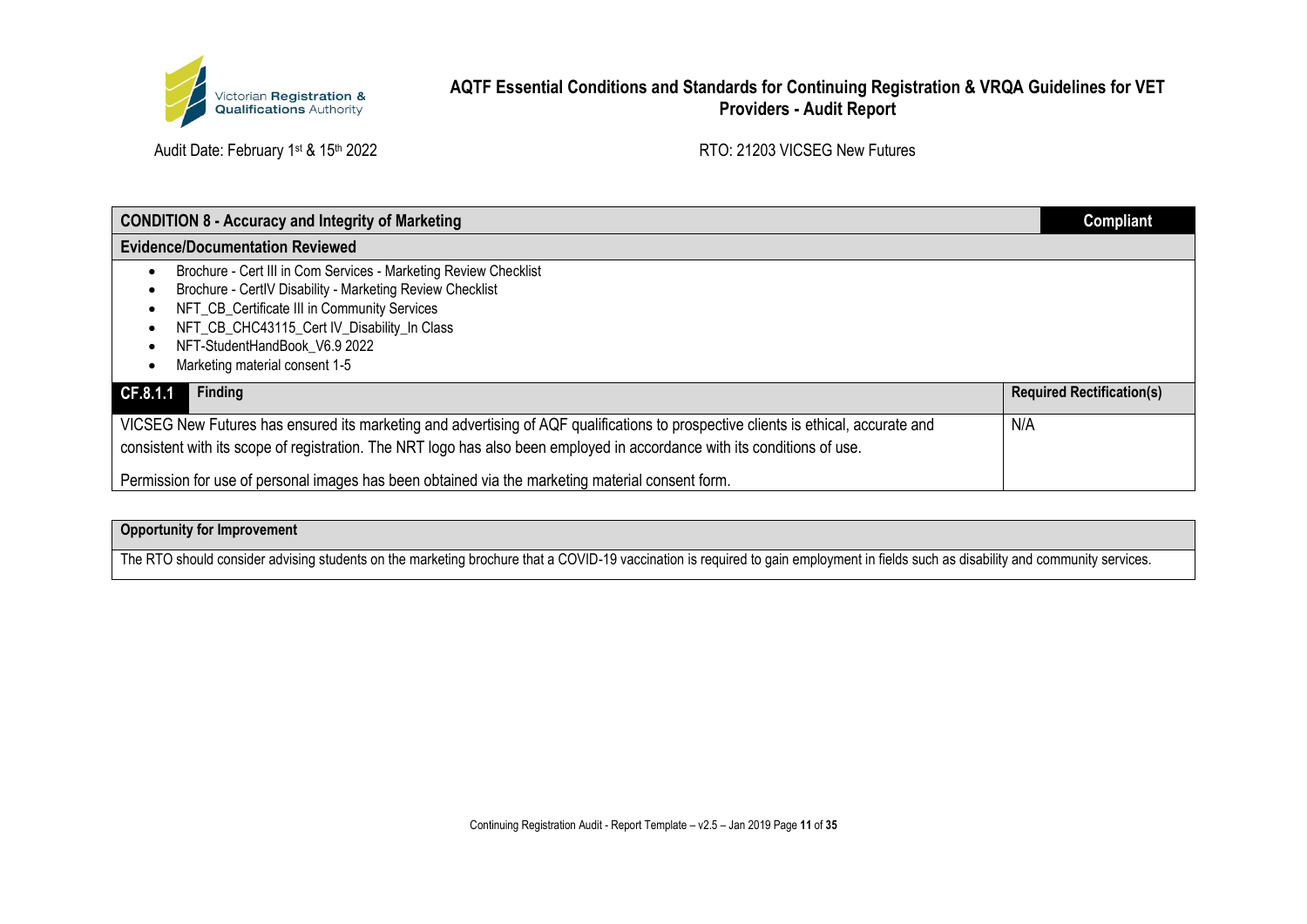

| <b>CONDITION 9 - Transition to Training Packages/Expiry of Accredited Courses</b>                                                                                      | <b>Compliant</b>                 |
|------------------------------------------------------------------------------------------------------------------------------------------------------------------------|----------------------------------|
| <b>Evidence/Documentation Reviewed</b>                                                                                                                                 |                                  |
| TRAINING PACKAGE TRANSITIONS POLICY V3.1 MAY 2020<br>TRANSITION CHECKLIST V2.0 MAY 2020<br>$\overline{\phantom{0}}$                                                    |                                  |
| Completed transition checklists                                                                                                                                        |                                  |
| Transition Checklist-Clothing and Textile                                                                                                                              |                                  |
| <b>Transition Checklist-Asthma</b><br>Student ID 39189 Transition Document - Copy                                                                                      |                                  |
| <b>Finding</b><br>CF.9.1                                                                                                                                               | <b>Required Rectification(s)</b> |
| VICSEG New Futures has provisions in place for the management of the transition from superseded Training Packages within 12<br>months of their publication on the TGA. | N/A                              |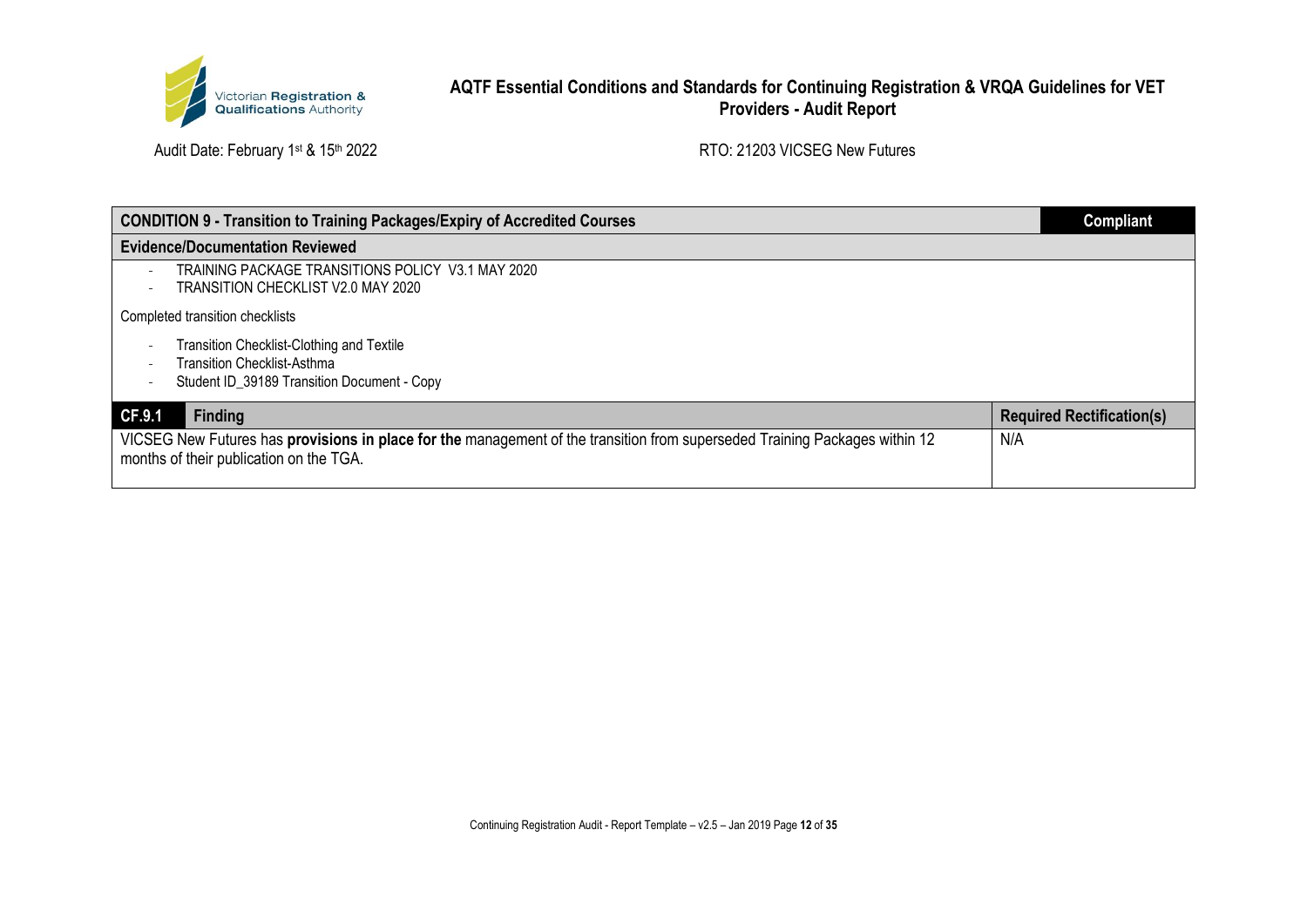

Audit Date: February 1st & 15th 2022 Audit Date: February 1st & 15th 2022

# **Detailed Findings - AQTF Standards**

| ELEMENT 1.1 - The RTO collects, analyses and acts on relevant data for continuous improvement of training and assessment.       |                                  | <b>Compliant</b> |
|---------------------------------------------------------------------------------------------------------------------------------|----------------------------------|------------------|
| <b>Evidence/Documentation Reviewed</b>                                                                                          |                                  |                  |
| CONTINUOUS IMPROVEMENT POLICY_PROCESS V5                                                                                        |                                  |                  |
| QUALITY INDICATORS 2019_VICSEG New Futures                                                                                      |                                  |                  |
| QUALITY INDICATORS REPORT_VICSEG New Futures 21203                                                                              |                                  |                  |
| Sample Groups for AQTF Learner Engagement Survey 2020                                                                           |                                  |                  |
| Sample Groups for AQTF Learner Engagement Survey 2021                                                                           |                                  |                  |
| Schedule of classes for end of Program surveys                                                                                  |                                  |                  |
| Survey timeline per course                                                                                                      |                                  |                  |
| Performance Measures_compared with the previous                                                                                 |                                  |                  |
| VETStat-Detailed-Report-VICSEG New Futures                                                                                      |                                  |                  |
| VETStat-Summary-Report-VICSEG New Futures 2019                                                                                  |                                  |                  |
| VETStat-Summary-Report-VICSEG New Futures                                                                                       |                                  |                  |
| VETStat-VICSEG New Futures-data                                                                                                 |                                  |                  |
| Management Operations Meeting Minutes- 10 07 2020                                                                               |                                  |                  |
| Management Operations Meeting Minutes- 11-12-2020                                                                               |                                  |                  |
| Management Operations Meeting Minutes- 10-09-2021                                                                               |                                  |                  |
| Management Operations Meeting Minutes- 12-11-2021                                                                               |                                  |                  |
|                                                                                                                                 |                                  |                  |
| SF.1.1.1<br><b>Finding</b>                                                                                                      | <b>Required Rectification(s)</b> |                  |
| VICSEG New Futures has mechanisms in place to collect data relevant for continuous improvement of training and assessment.      | N/A                              |                  |
| Information collected through surveying participants has been used to improve training and assessment materials and logged into |                                  |                  |
| a continuous improvement register.                                                                                              |                                  |                  |
|                                                                                                                                 |                                  |                  |
|                                                                                                                                 |                                  |                  |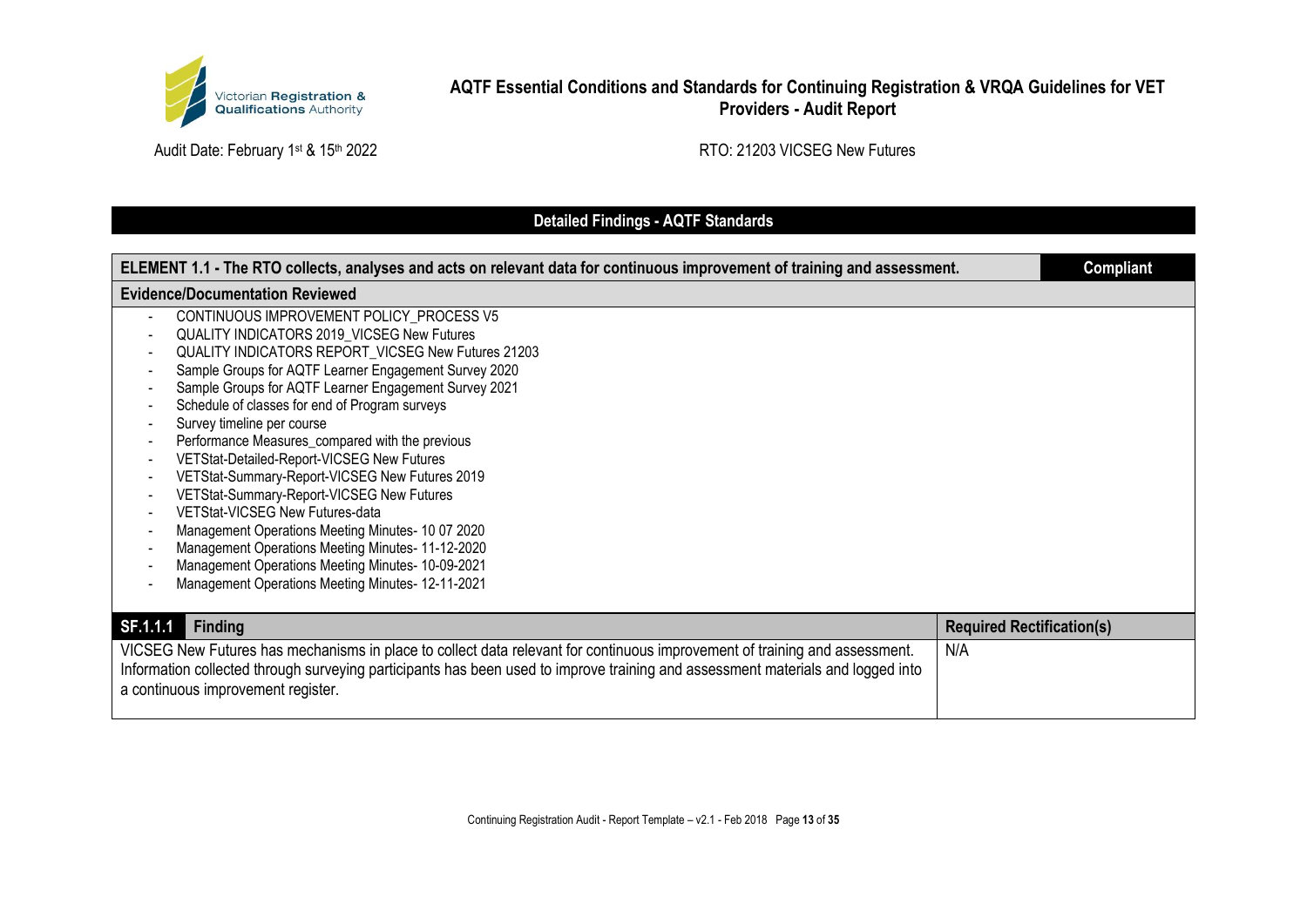

| ELEMENT 1.2 - Strategies for training and assessment meet the requirements of the relevant Training Package or accredited course and<br>are developed in consultation with industry.                                                                               | <b>Compliant</b>                 |
|--------------------------------------------------------------------------------------------------------------------------------------------------------------------------------------------------------------------------------------------------------------------|----------------------------------|
| <b>Evidence/Documentation Reviewed</b>                                                                                                                                                                                                                             |                                  |
| Training and Assessment Strategies:                                                                                                                                                                                                                                |                                  |
| TAS CHC32015 Certificate III in Community Services_Standard BLENDED V1.1 COV 2021                                                                                                                                                                                  |                                  |
| TAS CHC32015 Certificate III in Community Services_Standard CLASSBASED V2.0 August 2021                                                                                                                                                                            |                                  |
| TAS CHC43115 Certificate IV in Disability V 1.2 2021 IN CLASS FACE TO FACE Full                                                                                                                                                                                    |                                  |
| TAS CHC43115 Certificate IV in Disability V1.2 2021 IN CLASS BLENDED Full                                                                                                                                                                                          |                                  |
| TAS CHC43115 Certificate IV in Disability V1.2 2021 IN CLASS BLENDED IS GRADUATES                                                                                                                                                                                  |                                  |
| SF.1.2.1<br><b>Finding</b>                                                                                                                                                                                                                                         | <b>Required Rectification(s)</b> |
| VICSEG New Futures strategies for training and assessment that meet the requirements of the relevant Training Package. VICSEG New<br>Futures also have strategies in place for work placement interruptions by further COVID-19 restrictions from placement hosts. | N/A                              |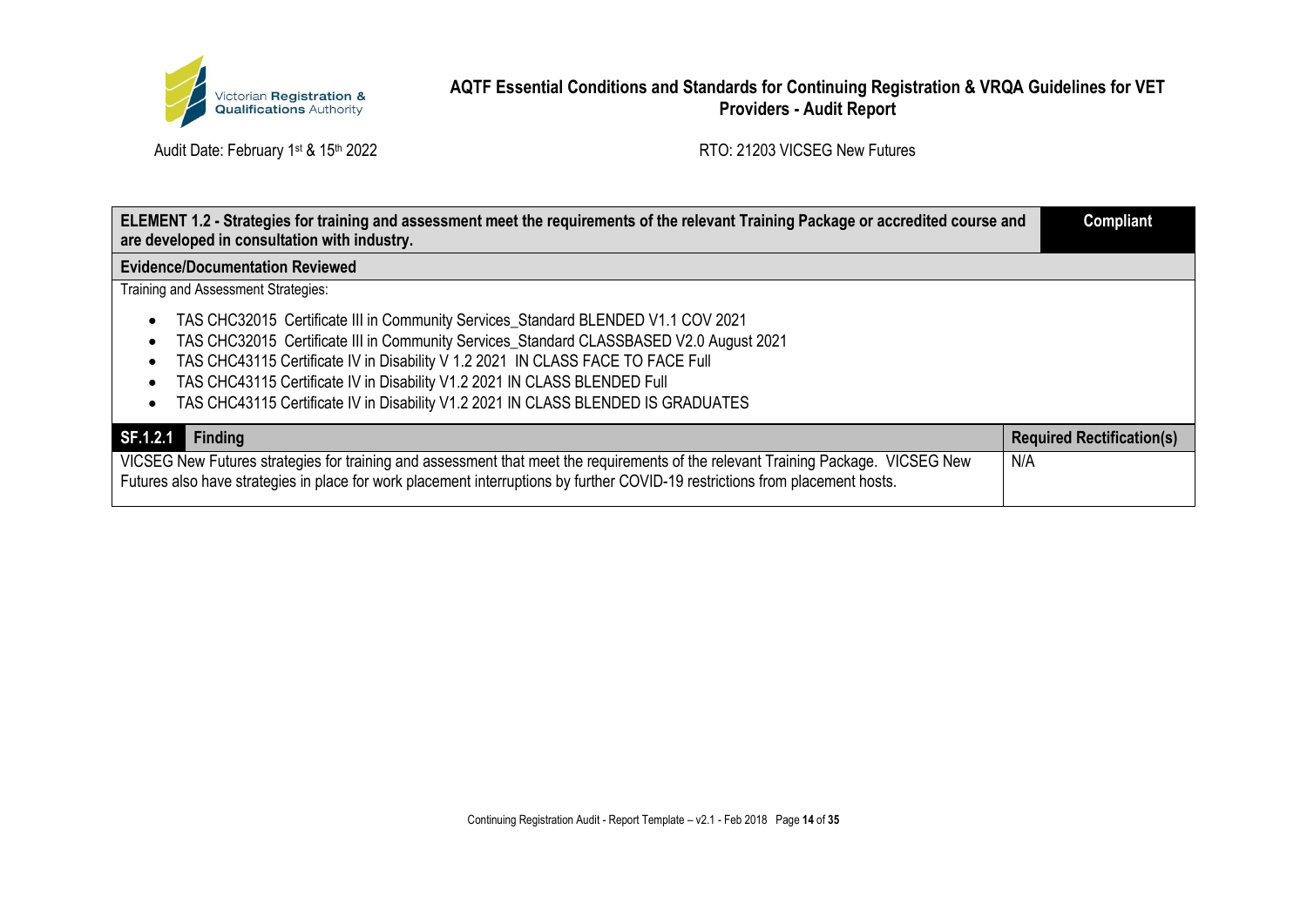

| ELEMENT 1.3 - Staff, facilities, equipment and training and assessment materials used by the RTO are consistent with the requirements<br><b>Compliant</b><br>of the Training Package or accredited course and the RTO's own training and assessment strategies.                                                |  |
|----------------------------------------------------------------------------------------------------------------------------------------------------------------------------------------------------------------------------------------------------------------------------------------------------------------|--|
| <b>Evidence/Documentation Reviewed</b>                                                                                                                                                                                                                                                                         |  |
| <b>CHC32015 Certificate III in Community Services</b>                                                                                                                                                                                                                                                          |  |
| HLTWHS002 Follow safe work practices for direct client care<br>Learner Guide HLTWHS002<br><b>PowerPoint HLTWHS002</b><br><b>Assessment Book HLTWHS002</b><br>Mapping HLTWHS002 Follow safe work practices for direct client care<br><b>Structured Prescribed Learning HLTWHS002</b><br>Trainer Guide HLTWHS002 |  |
| CHCCOM005 Communicate and work in health or community services<br>Learner Guide CHCCOM005<br>PowerPoint CHCCOM005<br>$\bullet$<br><b>Assessment Book CHCCOM005</b><br>Mapping CHCCOM005<br>$\bullet$<br><b>Structured Prescribes Learning CHCCOM005</b><br>Trainer Guide CHCCOM005                             |  |
| TRAINER HANDBOOK CHC32015 Certificate III in Community Services                                                                                                                                                                                                                                                |  |
| <b>CHC43115 Certificate IV in Disability</b>                                                                                                                                                                                                                                                                   |  |
| CHCCCS015 Provide individualised support<br>CHCCCS015 Provide individualised support PowerPoint<br>$\bullet$<br>Learner Guide CHCCCS015 2020<br>Mapping CHCCCS015 V 1.1<br>$\bullet$<br>Trainer Guide CHCCCS015 2020                                                                                           |  |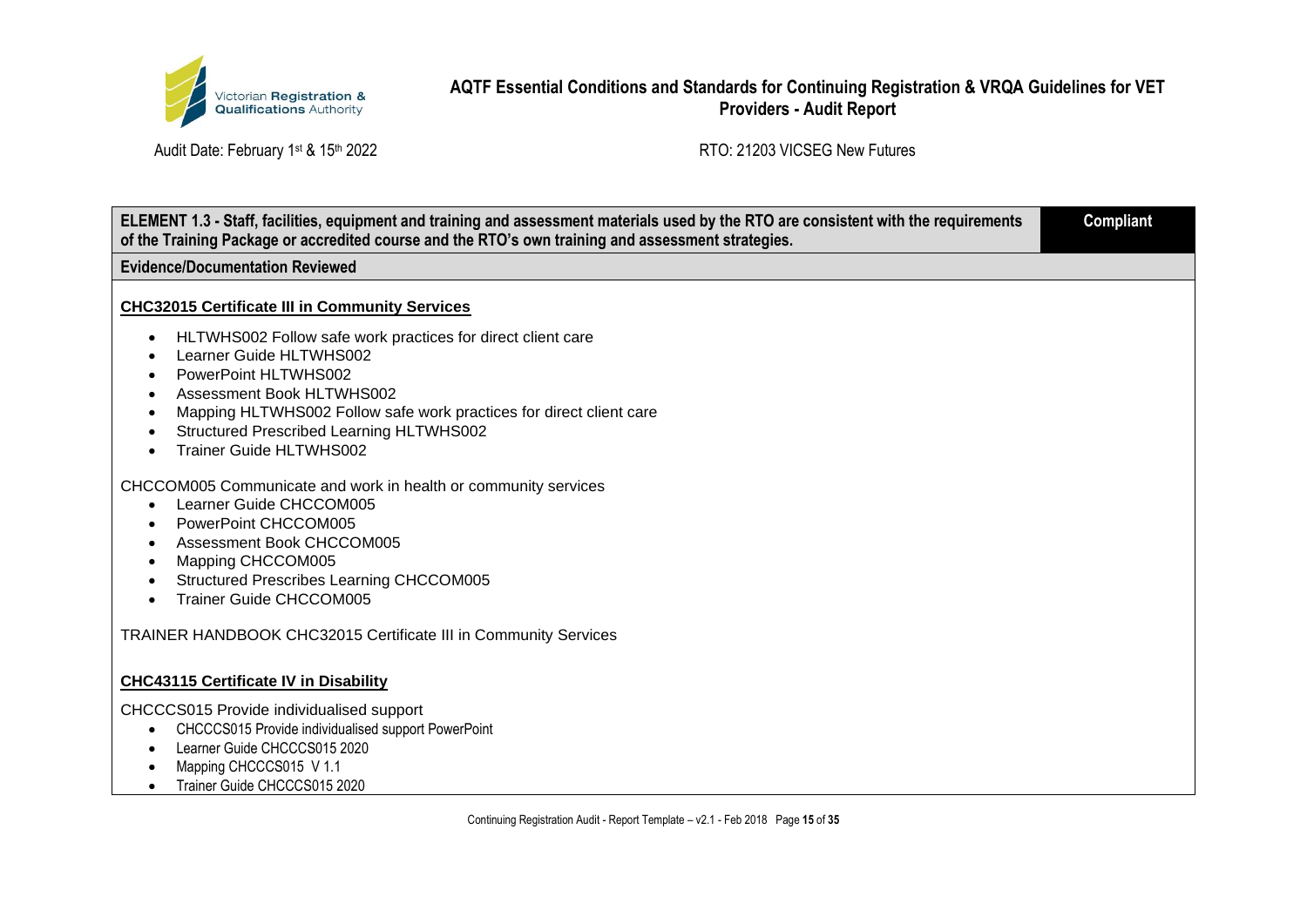

Audit Date: February 1st & 15th 2022 Audit Date: February 1st & 15th 2022

|  | Written+Practical CHCCCS015 2020 |
|--|----------------------------------|
|--|----------------------------------|

### **CHCDIS008 Facilitate community participation and social inclusion**

- CHCDIS008 Facilitate community participation and inclusion PowerPoint
- Learner Guide CHCDIS008 2018
- Mapping CHCDIS008 V 1.1 2019
- Trainer Guide CHCDIS008 V 2.2 2019
- Written+Practical CHCDIS008 2019.

### TRAINER HANDBOOK CHC43115 Certificate IV in Disability CHC43115 Structured Prescribed Learning Full

Mary Dital Care Plan

- Kate Megor Care Plan
- policies and procedures2020
- Tommy Bokim Care Plan

Community Services- photos of classroom and PPE station Practical Room Equipment and operating conditions Photographic Evidence FIRST AID

**Staff- See Standard 1.4 Assessment See Standard 1.5 Statutory declaration confirming facilities**

| $SF.1.3.1$ Finding                                                                                                                                                                                                             | <b>Required Rectification(s)</b> |
|--------------------------------------------------------------------------------------------------------------------------------------------------------------------------------------------------------------------------------|----------------------------------|
| Staff, facilities, equipment and training and assessment materials used by the RTO were consistent with the requirements of the Training<br>Package or accredited course and the RTO's own training and assessment strategies. | N/A                              |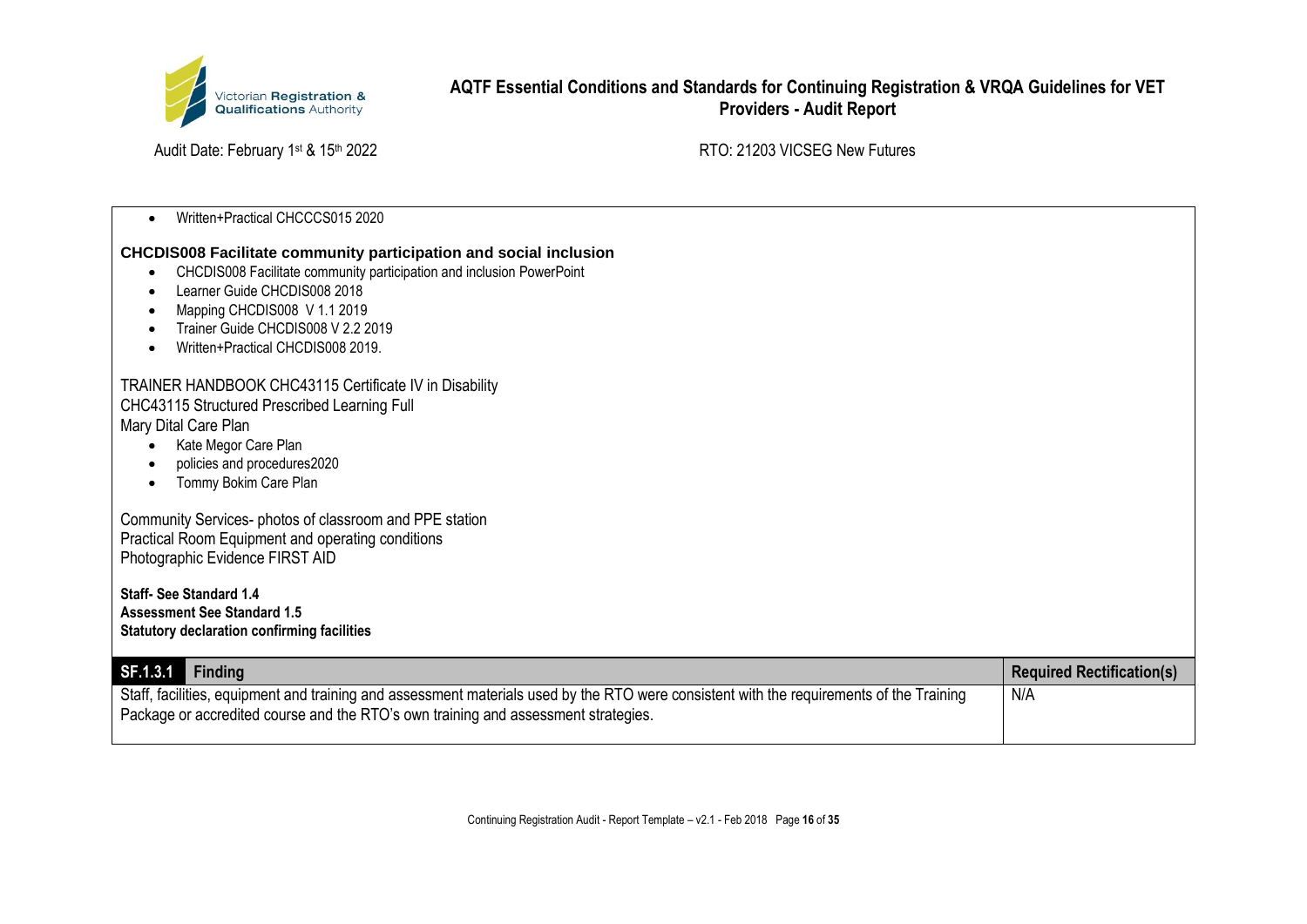

Audit Date: February 1st & 15th 2022 **RTO: 21203 VICSEG New Futures** 

| ELEMENT 1.4 - Training and assessment is delivered by trainers and assessors who:<br>a) have the necessary training and assessment competencies as determined by the National Quality Council or its successors, and<br>b) have the relevant vocational competencies at least to the level being delivered or assessed, and<br>c) can demonstrate current industry skills directly relevant to the training/assessment being undertaken, and<br>d) continue to develop their Vocational Education and Training (VET) knowledge and skills as well as their industry currency and<br>trainer/assessor competence. | <b>Compliant</b>                 |
|------------------------------------------------------------------------------------------------------------------------------------------------------------------------------------------------------------------------------------------------------------------------------------------------------------------------------------------------------------------------------------------------------------------------------------------------------------------------------------------------------------------------------------------------------------------------------------------------------------------|----------------------------------|
| <b>Evidence/Documentation Reviewed</b>                                                                                                                                                                                                                                                                                                                                                                                                                                                                                                                                                                           |                                  |
| Trainer files for:                                                                                                                                                                                                                                                                                                                                                                                                                                                                                                                                                                                               |                                  |
| <b>CHC32015 Certificate III in Community Services</b>                                                                                                                                                                                                                                                                                                                                                                                                                                                                                                                                                            |                                  |
| Rosemary Johnston<br>Sue Paten                                                                                                                                                                                                                                                                                                                                                                                                                                                                                                                                                                                   |                                  |
| <b>CHC43115 Certificate IV in Disability</b>                                                                                                                                                                                                                                                                                                                                                                                                                                                                                                                                                                     |                                  |
| The audit sampled the following Trainers and Assessors.                                                                                                                                                                                                                                                                                                                                                                                                                                                                                                                                                          |                                  |
| <b>Carlos Alberto Gasset</b><br>Jose Stella Elizabeth Sahaya Rani<br>Sovannara (Linda) Suth<br>Karen Buot                                                                                                                                                                                                                                                                                                                                                                                                                                                                                                        |                                  |
| SF.1.4.1<br><b>Finding</b>                                                                                                                                                                                                                                                                                                                                                                                                                                                                                                                                                                                       | <b>Required Rectification(s)</b> |
| The audit reviewed a total of six trainer and assessor files across the two qualifications being reviewed. VICSEG New Futures ensures staff<br>holds the necessary training and assessment competencies and has completed continuing professional development in Vocational<br>Education and Training (VET) knowledge and skills.                                                                                                                                                                                                                                                                                | N/A                              |
| VICSEG New Futures could demonstrate relevant vocational competencies at least to the level being delivered or assessed and current<br>industry skills directly relevant to the training/assessment being undertaken.                                                                                                                                                                                                                                                                                                                                                                                            |                                  |

Continuing Registration Audit - Report Template – v2.1 - Feb 2018 Page **17** of **35**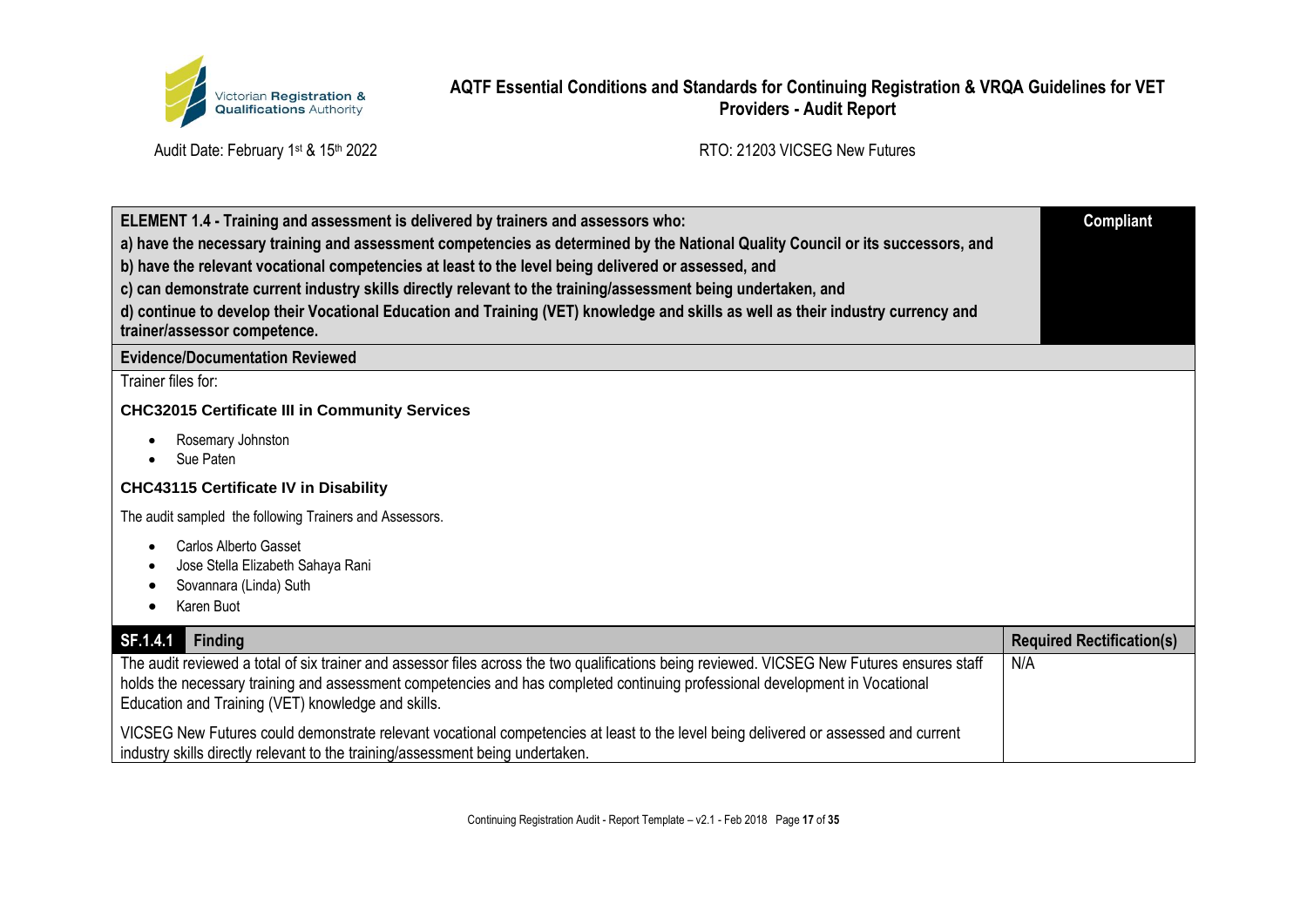

| <b>ELEMENT 1.5 - Assessment including Recognition of Prior Learning (RPL):</b>                                                                                                                                                                                                                                                                                                        | <b>Non-Compliant</b> |
|---------------------------------------------------------------------------------------------------------------------------------------------------------------------------------------------------------------------------------------------------------------------------------------------------------------------------------------------------------------------------------------|----------------------|
| a) meets the requirements of the relevant Training Package or accredited course                                                                                                                                                                                                                                                                                                       |                      |
| b) is conducted in accordance with the principles of assessment and the rules of evidence                                                                                                                                                                                                                                                                                             |                      |
| c) meets workplace and, where relevant, regulatory requirements                                                                                                                                                                                                                                                                                                                       |                      |
| d) is systematically validated.                                                                                                                                                                                                                                                                                                                                                       |                      |
| <b>Evidence/Documentation Reviewed</b>                                                                                                                                                                                                                                                                                                                                                |                      |
| Training and Assessment resources for:                                                                                                                                                                                                                                                                                                                                                |                      |
| <b>CHC32015 Certificate III in Community Services</b>                                                                                                                                                                                                                                                                                                                                 |                      |
| HLTWHS002 Follow safe work practices for direct client care<br>Learner Guide HLTWHS002<br>$\bullet$<br>PowerPoint HLTWHS002<br>$\bullet$<br>Assessment Book HLTWHS002<br>$\bullet$<br>Mapping HLTWHS002 Follow safe work practices for direct client care<br>$\bullet$<br><b>Structured Prescribed Learning HLTWHS002</b><br>$\bullet$<br><b>Trainer Guide HLTWHS002</b><br>$\bullet$ |                      |
| <b>CHCCOM005 Communicate and work in health or community services</b><br>Learner Guide CHCCOM005<br>$\bullet$<br>PowerPoint CHCCOM005<br>٠<br>Assessment Book CHCCOM005<br>Mapping CHCCOM005<br>Structured Prescribes Learning CHCCOM005<br><b>Trainer Guide CHCCOM005</b><br>$\bullet$                                                                                               |                      |
| <b>TRAINER HANDBOOK CHC32015 Certificate III in Community Services</b>                                                                                                                                                                                                                                                                                                                |                      |
| <b>CHC43115 Certificate IV in Disability</b>                                                                                                                                                                                                                                                                                                                                          |                      |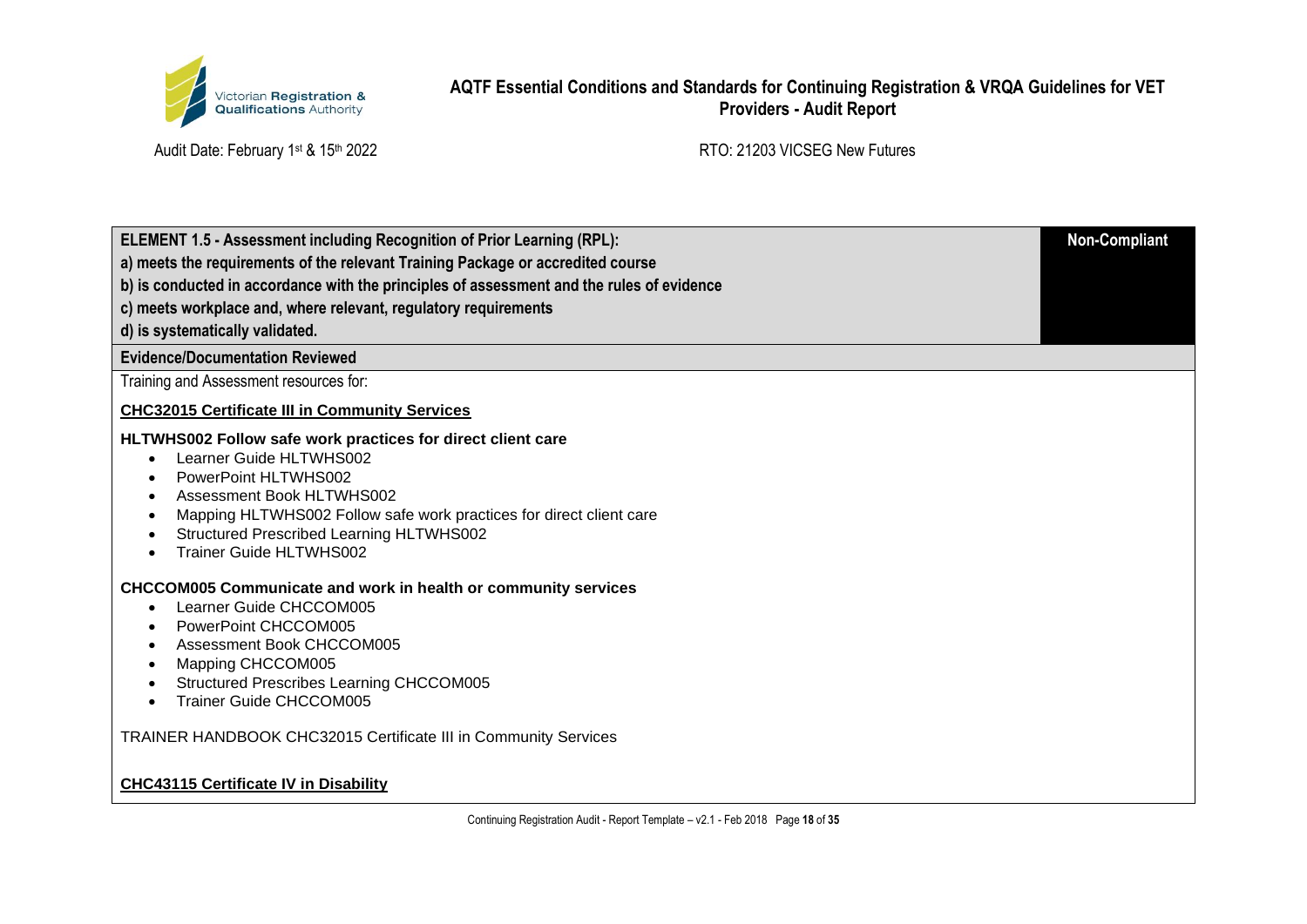

Audit Date: February 1st & 15th 2022 Audit Date: February 1st & 15th 2022

#### **CHCCCS015 Provide individualised support**

- CHCCCS015 Provide individualised support PowerPoint
- Learner Guide CHCCCS015 2020
- Mapping CHCCCS015 V 1.1
- Trainer Guide CHCCCS015 2020
- Written+Practical CHCCCS015 2020

#### **CHCDIS008 Facilitate community participation and social inclusion**

- CHCDIS008 Facilitate community participation and inclusion PowerPoint
- Learner Guide CHCDIS008 2018
- Mapping CHCDIS008 V 1.1 2019
- Trainer Guide CHCDIS008 V 2.2 2019
- Written+Practical CHCDIS008 2019.

#### TRAINER HANDBOOK CHC43115 Certificate IV in Disability CHC43115 Structured Prescribed Learning Full Mary Dital Care Plan

- Kate Megor Care Plan
- policies and procedures2020
- Tommy Bokim Care Plan

| SF.1.5.1<br>Finding                                                                                                                                                                                                                                                                                                                                                                              | <b>Required Rectification(s)</b> |
|--------------------------------------------------------------------------------------------------------------------------------------------------------------------------------------------------------------------------------------------------------------------------------------------------------------------------------------------------------------------------------------------------|----------------------------------|
| CHC32015 Certificate III in Community Services<br>HLTWHS002 Follow safe work practices for direct client care<br>VICSEG New Futures provided learning and assessment that meets the requirements of the relevant Training Package, is<br>conducted in accordance with the principles of assessment and the rules of evidence and meets workplace and, where relevant,<br>regulatory requirements | N/A                              |
| SF.1.5.2<br><b>Finding</b>                                                                                                                                                                                                                                                                                                                                                                       | <b>Required Rectification(s)</b> |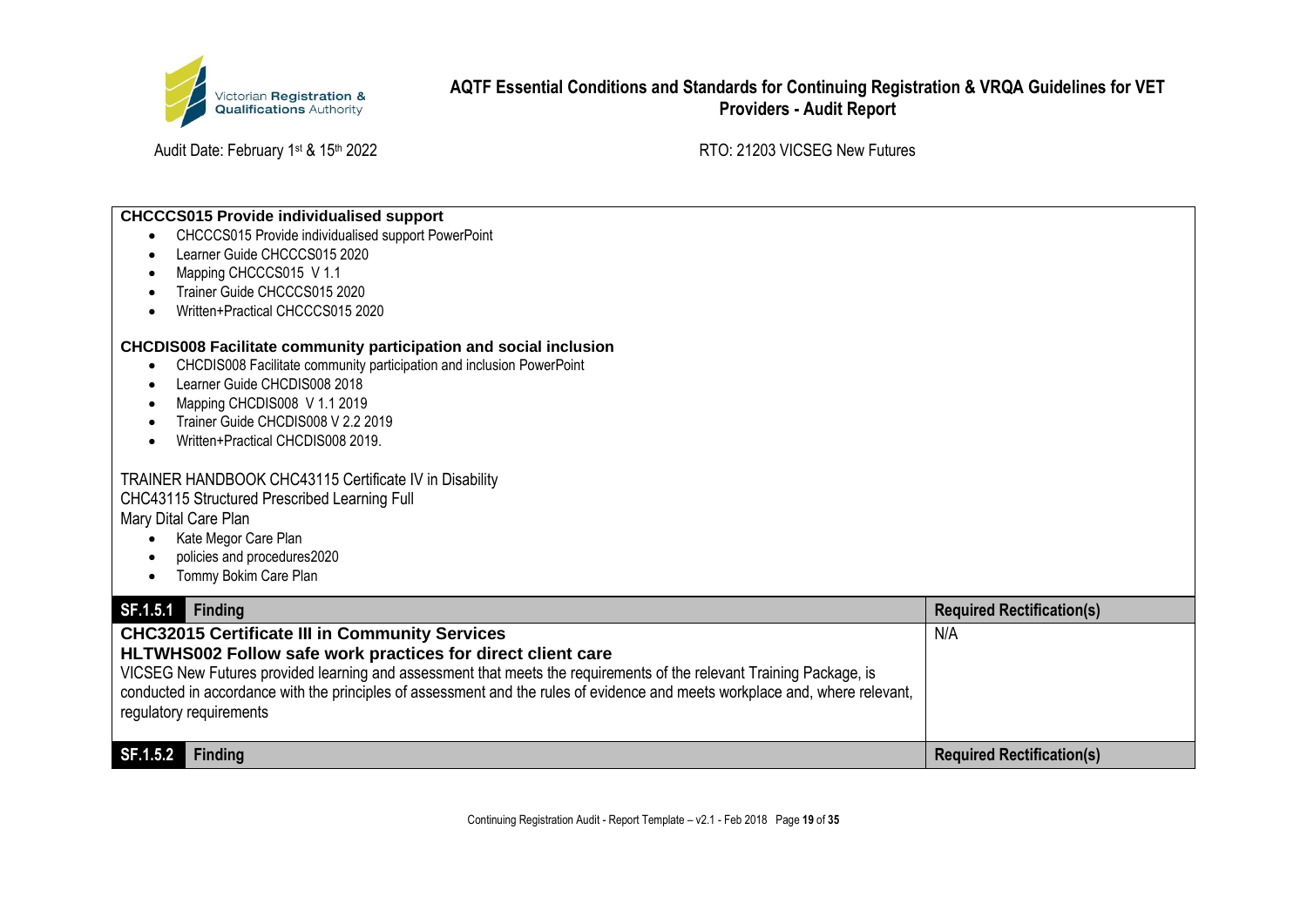

Audit Date: February 1st & 15th 2022 **RTO: 21203 VICSEG New Futures** 

| <b>CHC32015 Certificate III in Community Services</b><br><b>CHCCOM005 Communicate and work in health or community services</b><br>The evidence provided does not confirm that VICSEG New Futures has an assessment system that addresses the training<br>product requirements and does not ensure that all assessments are conducted in accordance with the Principles of Assessment<br>and the Rules of Evidence                                          | VICSEG New Futures is required to<br>review their assessment system to<br>ensure the assessments address the<br>training product requirements. |
|------------------------------------------------------------------------------------------------------------------------------------------------------------------------------------------------------------------------------------------------------------------------------------------------------------------------------------------------------------------------------------------------------------------------------------------------------------|------------------------------------------------------------------------------------------------------------------------------------------------|
| Validity and Sufficiency - the assessment tools do not address all unit of competency requirements. Examples include but are<br>not limited too;                                                                                                                                                                                                                                                                                                           | VICSEG New Futures is required to<br>review their assessment system to                                                                         |
| The following knowledge requirements are not adequate addressed through the current assessments.                                                                                                                                                                                                                                                                                                                                                           | ensure appropriate instructions are                                                                                                            |
| legal and ethical considerations in relation to communication:                                                                                                                                                                                                                                                                                                                                                                                             | available to the assessor and students<br>to ensure the student and assessor are                                                               |
| privacy, confidentiality and disclosure<br>discrimination<br>duty of care<br>mandatory reporting<br>translation<br>informed consent<br>$\bullet$<br>work role boundaries - responsibilities and limitations<br>child protection across all health and community services contexts, including duty of care when child is not the client,<br>indicators of risk and adult disclosure                                                                         | clear on the assessment objectives and<br>requirements.                                                                                        |
| organisation structure and different models to support optimum client service:                                                                                                                                                                                                                                                                                                                                                                             |                                                                                                                                                |
| principles underpinning person-centred service delivery<br>$\bullet$<br>principles of rights-based service delivery<br>$\bullet$<br>different roles and responsibilities of team<br>$\bullet$<br>characteristics of multi-disciplinary teams and how they are used<br>relationships between different members of the health and community services workforces<br>$\bullet$<br>role of support services<br>links and interrelationships with other services |                                                                                                                                                |

Continuing Registration Audit - Report Template – v2.1 - Feb 2018 Page **20** of **35**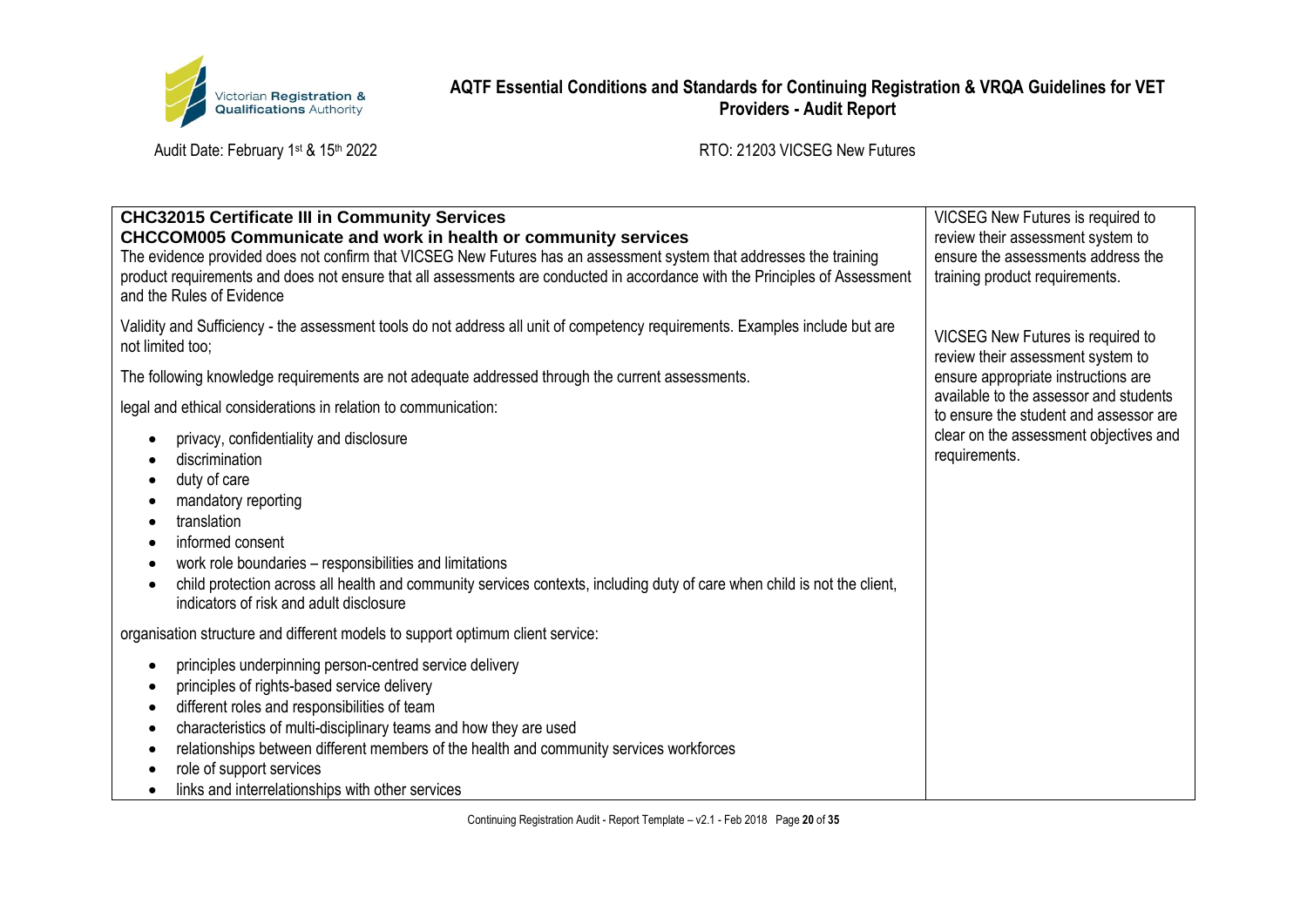

Audit Date: February 1st & 15th 2022 **RTO: 21203 VICSEG New Futures** 

| funding environment<br>$\bullet$                                                                                                                                                                                                                                                                                                                                                                            |                                                                                                                            |
|-------------------------------------------------------------------------------------------------------------------------------------------------------------------------------------------------------------------------------------------------------------------------------------------------------------------------------------------------------------------------------------------------------------|----------------------------------------------------------------------------------------------------------------------------|
| Instructions for the simulated role play are not clear for the assessor. The assessment requires the student to select two<br>scenarios from a list of six, however, there is no additional information about the scenario for the assessor apart from the<br>heading.                                                                                                                                      |                                                                                                                            |
| SF 1.5.3<br><b>Finding</b>                                                                                                                                                                                                                                                                                                                                                                                  | <b>Required Rectification(s)</b>                                                                                           |
| <b>CHC43115 Certificate IV in Disability</b><br><b>CHCCCS015 Provide individualised support</b>                                                                                                                                                                                                                                                                                                             | VICSEG New Futures is required to<br>review their assessment system to<br>ensure appropriate instructions are              |
| VICSEG New Futures provided learning and assessment that meets the requirements of the relevant Training Package,<br>however, is not conducted accordance with the principles of assessment and the rules of evidence.                                                                                                                                                                                      | available to the assessor and students<br>to ensure the student and assessor are<br>clear on the assessment objectives and |
| Instructions for the practical assessments are not clear for the assessor. The instructions do not provide adequate instructions<br>on how to set up the practical tasks, how the practical tasks are to be conducted and what equipment and resources are<br>required.                                                                                                                                     | requirements.                                                                                                              |
| SF 1.5.4<br><b>Finding</b>                                                                                                                                                                                                                                                                                                                                                                                  | <b>Required Rectification(s)</b>                                                                                           |
| <b>CHC43115 Certificate IV in Disability</b><br><b>CHCDIS008 Facilitate community participation and social inclusion</b><br>VICSEG New Futures provided learning and assessment that meets the requirements of the relevant Training Package, is<br>conducted in accordance with the principles of assessment and the rules of evidence and meets workplace and, where relevant,<br>regulatory requirements | N/A                                                                                                                        |

2.1 - The RTO establishes the needs of clients and delivers services to meet these needs.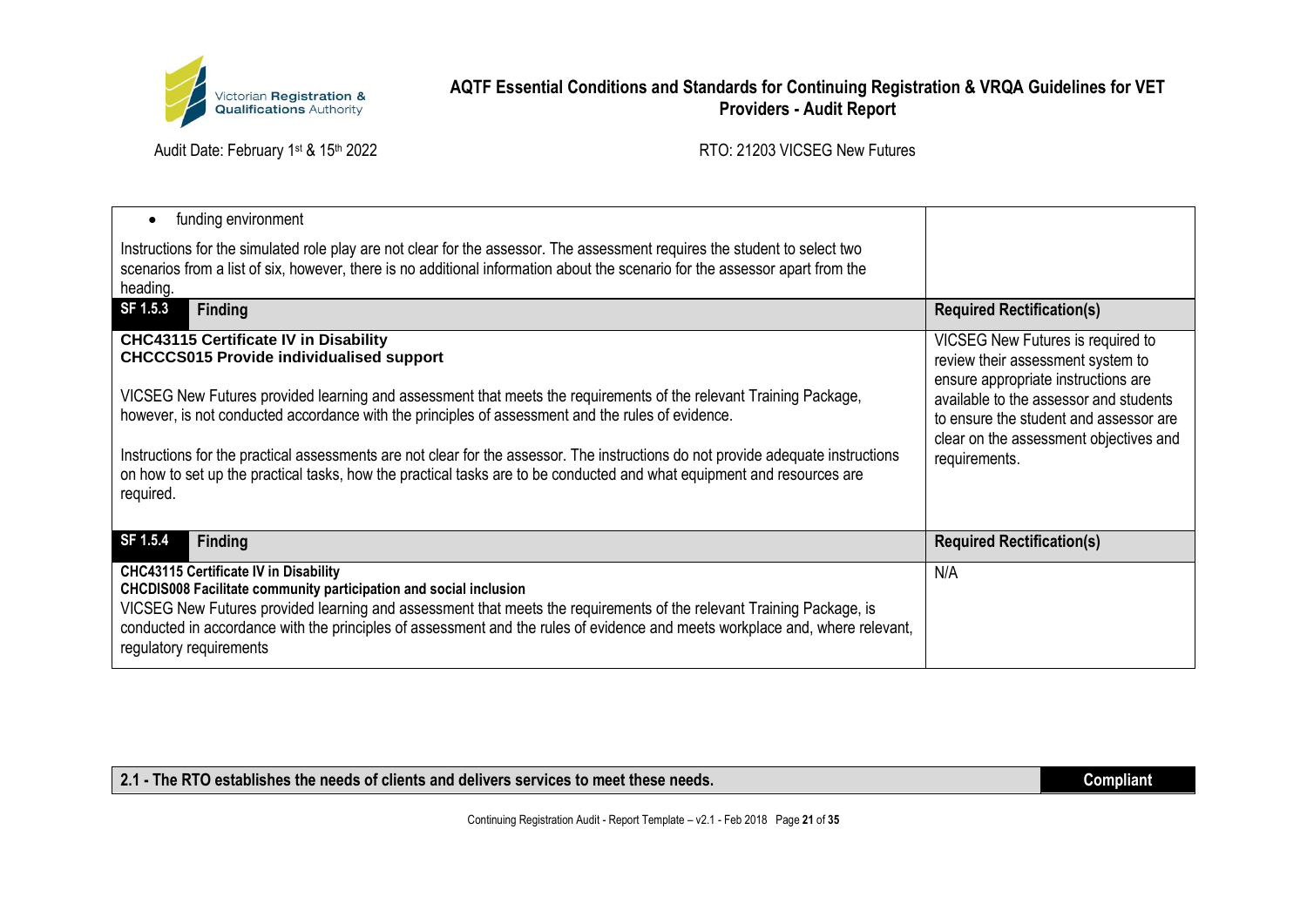

Audit Date: February 1st & 15th 2022 Audit Date: February 1st & 15th 2022

### **Evidence/Documentation Reviewed**

- PTR CHC43115 Certificate IV in Disability V1 2022 updated
- Updated 2021 PTR CHC32015 Certificate III in Community Services-2020 V1
- NFT-StudentHandBook\_V6.9 2022
- STUDENT SUPPORT AND WELFARE POLICY V7 (1)
- Sample of Enrolment Pack\_LLN
- 00897- sample of Training plan and Timetable
- Welcome to VICSEG New Futures

| SF.2.1.1<br><b>Finding</b>                                                                          | <b>Required Rectification(s)</b> |
|-----------------------------------------------------------------------------------------------------|----------------------------------|
| VICSEG New Futures had established the needs of clients and delivered services to meet these needs. | N/A                              |
|                                                                                                     |                                  |

| 2.2 - The RTO continuously improves client services by collecting, analysing and acting upon relevant data. | Compliant |
|-------------------------------------------------------------------------------------------------------------|-----------|
| <b>Evidence/Documentation Reviewed</b>                                                                      |           |
| CONTINUOUS IMPROVEMENT POLICY_PROCESS V5                                                                    |           |
| QUALITY INDICATORS 2019_VICSEG New Futures<br>٠                                                             |           |
| QUALITY INDICATORS REPORT_VICSEG New Futures 21203<br>٠                                                     |           |
| Sample Groups for AQTF Learner Engagement Survey 2020                                                       |           |
| Sample Groups for AQTF Learner Engagement Survey 2021                                                       |           |
| Schedule of classes for end of Program surveys                                                              |           |
| Survey timeline per course                                                                                  |           |
| Performance Measures_compared with the previous                                                             |           |
| VETStat-Detailed-Report-VICSEG New Futures                                                                  |           |
| VETStat-Summary-Report-VICSEG New Futures 2019                                                              |           |

Continuing Registration Audit - Report Template – v2.1 - Feb 2018 Page **22** of **35**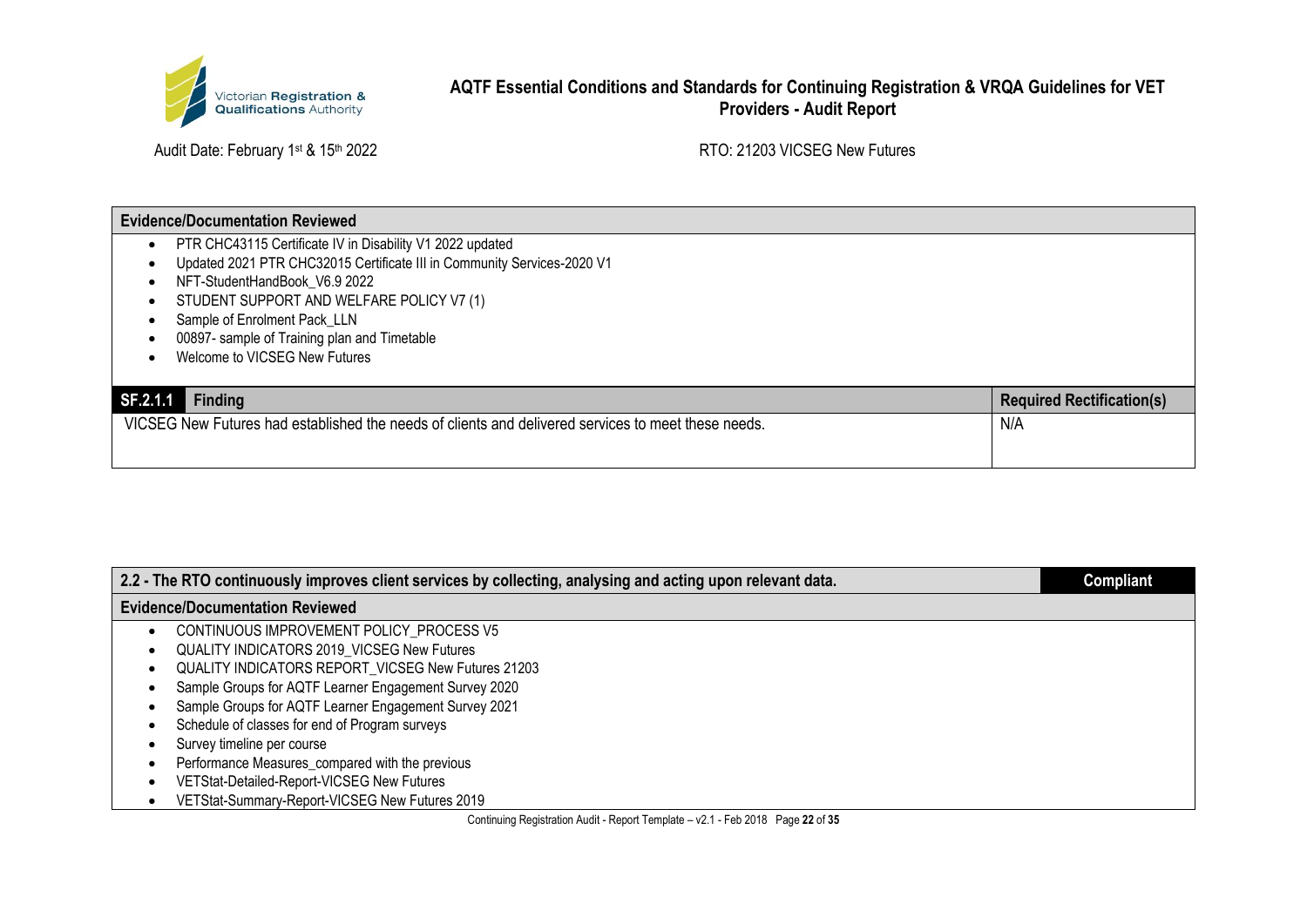

| VETStat-Summary-Report-VICSEG New Futures<br>VETStat-VICSEG New Futures-data                                                                                                                                                                                                                                               |                                  |
|----------------------------------------------------------------------------------------------------------------------------------------------------------------------------------------------------------------------------------------------------------------------------------------------------------------------------|----------------------------------|
| SF.2.2.1<br>Finding                                                                                                                                                                                                                                                                                                        | <b>Required Rectification(s)</b> |
| VICSEG New Futures has mechanisms in place to collect data relevant for continuous improvement of client services. Information collected<br>through surveying participants has been used to improve training and assessment materials and other client service areas and logged into<br>a continuous improvement register. | N/A                              |

| 2.3 - Before clients enrol or enter into an agreement, the RTO informs them about the training, assessment and support services to be<br>provided, and about their rights and obligations.                                                                                                                                                                                                                                                                                                                                              | <b>Compliant</b>                 |
|-----------------------------------------------------------------------------------------------------------------------------------------------------------------------------------------------------------------------------------------------------------------------------------------------------------------------------------------------------------------------------------------------------------------------------------------------------------------------------------------------------------------------------------------|----------------------------------|
| <b>Evidence/Documentation Reviewed</b>                                                                                                                                                                                                                                                                                                                                                                                                                                                                                                  |                                  |
| PTR CHC43115 Certificate IV in Disability V1 2022 updated<br>Updated 2021 PTR CHC32015 Certificate III in Community Services-2020 V1<br>NFT-StudentHandBook V6.9 2022<br>STUDENT SUPPORT AND WELFARE POLICY V7 (1)<br>Sample of Enrolment Pack_LLN<br>00897- sample of Training plan and Timetable<br>Welcome to VICSEG New Futures<br>2022 Initial Engagement Checklist<br>Student Agreement Normal 2022<br>SAP Sample-12537_Access Plan (1)<br>SAP Sample-42385_Access Plan__Diploma of Early Childhood Education and Care (CHC50113) |                                  |
| SF.2.3.1<br><b>Finding</b>                                                                                                                                                                                                                                                                                                                                                                                                                                                                                                              | <b>Required Rectification(s)</b> |
| VICSEG New Futures had provided sufficient information, before students enrolled or entered into an agreement, about the training,<br>assessment and support services to be provided and about their rights and obligations.                                                                                                                                                                                                                                                                                                            | N/A                              |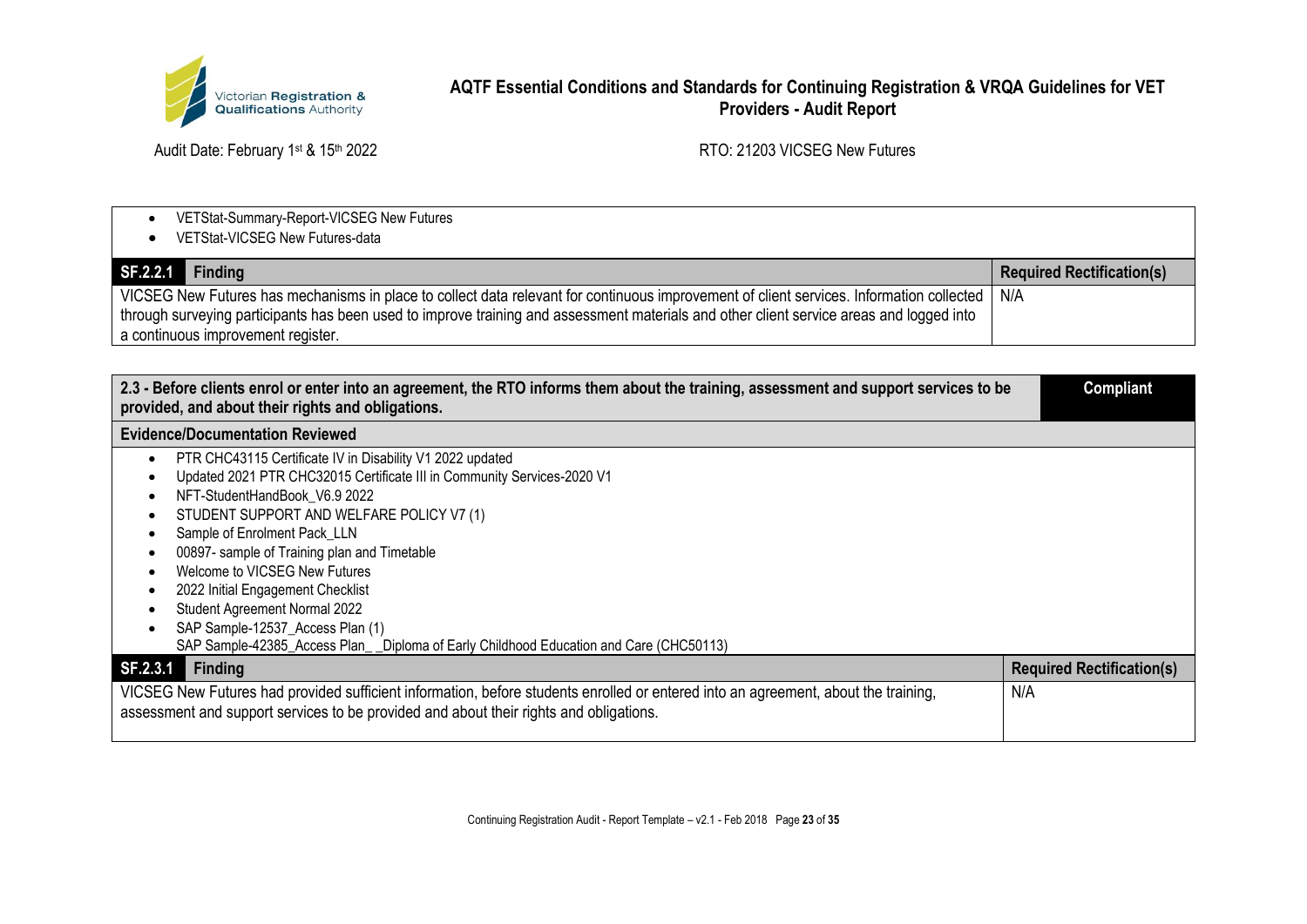

Audit Date: February 1st & 15th 2022 **RTO: 21203 VICSEG New Futures** 

| 2.4 - Employers and other parties who contribute to each learner's training and assessment are engaged in the development, delivery | <b>Not Audited</b> |
|-------------------------------------------------------------------------------------------------------------------------------------|--------------------|
| and monitoring of training and assessment.                                                                                          |                    |

| 2.5 - Learners receive training, assessment and support services that meet their individual needs.                                     | <b>Compliant</b>                 |
|----------------------------------------------------------------------------------------------------------------------------------------|----------------------------------|
| <b>Evidence/Documentation Reviewed</b>                                                                                                 |                                  |
| PTR CHC43115 Certificate IV in Disability V1 2022 updated                                                                              |                                  |
| Updated 2021 PTR CHC32015 Certificate III in Community Services-2020 V1                                                                |                                  |
| NFT-StudentHandBook V6.9 2022                                                                                                          |                                  |
| STUDENT SUPPORT AND WELFARE POLICY V7 (1)                                                                                              |                                  |
| Sample of Enrolment Pack LLN                                                                                                           |                                  |
| 00897- sample of Training plan and Timetable                                                                                           |                                  |
| Welcome to VICSEG New Futures                                                                                                          |                                  |
| <b>Finding</b><br>SF.2.5.1                                                                                                             | <b>Required Rectification(s)</b> |
| VICSEG New Futures had provided sufficient support to ensure that learners received training, assessment and support services that met | N/A                              |
| their individual needs.                                                                                                                |                                  |
|                                                                                                                                        |                                  |

| 2.6 - Learners have timely access to current and accurate records of their participation and progress.                                                                                                                                            | <b>Compliant</b>                 |
|---------------------------------------------------------------------------------------------------------------------------------------------------------------------------------------------------------------------------------------------------|----------------------------------|
| <b>Evidence/Documentation Reviewed</b>                                                                                                                                                                                                            |                                  |
| NFT-StudentHandBook_V6.9 2022 (1)                                                                                                                                                                                                                 |                                  |
| 2021 EVIDENCE OF PARTICIPATION POLICY - ATTENDANCE POLICY V7.3                                                                                                                                                                                    |                                  |
| RECORD MANAGEMENT POLICY V3.2 (2)                                                                                                                                                                                                                 |                                  |
| SF.2.6.1<br><b>Finding</b>                                                                                                                                                                                                                        | <b>Required Rectification(s)</b> |
| VICSEG New Futures had developed and implemented procedures to ensure that learners had timely access to current and accurate<br>records of their participation and progress and communicated this to students via through the enrolment process. | N/A                              |

Continuing Registration Audit - Report Template – v2.1 - Feb 2018 Page **24** of **35**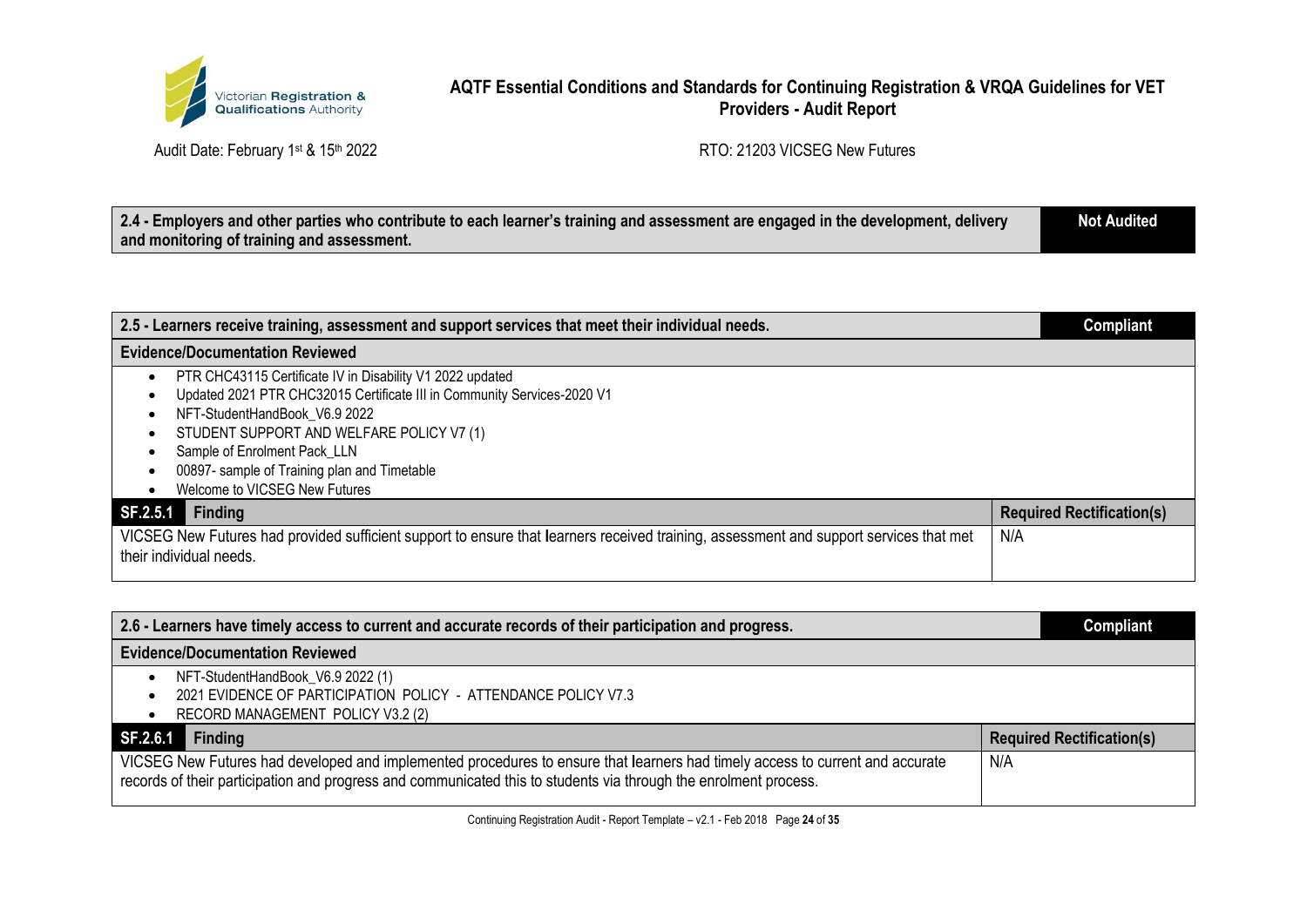

| 2.7 - The RTO provides appropriate mechanisms and services for learners to have complaints and appeals addressed efficiently and<br>effectively.             | <b>Compliant</b>                 |
|--------------------------------------------------------------------------------------------------------------------------------------------------------------|----------------------------------|
| <b>Evidence/Documentation Reviewed</b>                                                                                                                       |                                  |
| Complaints and Appeals Policy and Procedure V3.3 April 2021                                                                                                  |                                  |
| NFT-StudentHandBook V6.9 2022 (1)                                                                                                                            |                                  |
| Minor Issues Register 2017 - Current                                                                                                                         |                                  |
| <b>Finding</b><br>SF.2.7.1                                                                                                                                   | <b>Required Rectification(s)</b> |
| VICSEG New Futures provided appropriate mechanisms and services for learners to have complaints and appeals addressed efficiently                            | N/A                              |
| and effectively. The complaints and appeals procedures included procedures for students to escalate complaints to an external source,<br>including the VRQA. |                                  |

| 3.1 - The RTO's management of its operations ensures clients receive the services detailed in their agreement with the RTO.                                    | <b>Compliant</b>                 |
|----------------------------------------------------------------------------------------------------------------------------------------------------------------|----------------------------------|
| <b>Evidence/Documentation Reviewed</b>                                                                                                                         |                                  |
| Student Agreement Normal 2022 (2)<br>Work placement agreement letter Cert IV Disability V2.0<br>Application for Enrolment<br>RECORD MANAGEMENT POLICY V3.2 (4) |                                  |
| SF.3.1.1<br>Finding                                                                                                                                            | <b>Required Rectification(s)</b> |
| VICSEG New Futures management of its operations ensured clients received the services detailed in their agreement with the RTO.                                | N/A                              |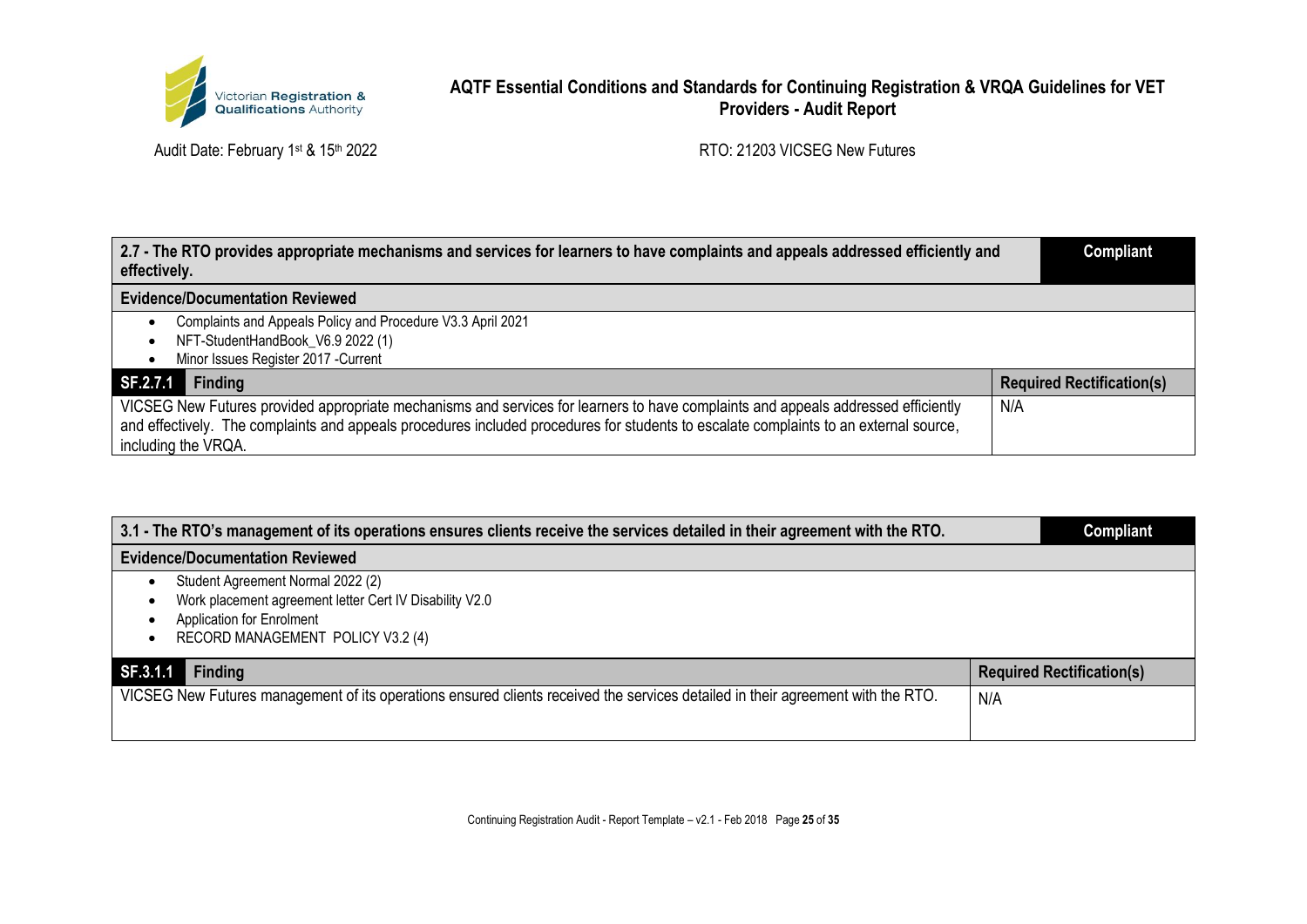

| 3.2 - The RTO uses a systematic and continuous improvement approach to the management of operations.                     |                                  | <b>Compliant</b> |
|--------------------------------------------------------------------------------------------------------------------------|----------------------------------|------------------|
| CONTINUOUS IMPROVEMENT POLICY PROCESS V5                                                                                 |                                  |                  |
| <b>QUALITY INDICATORS 2019 VICSEG New Futures</b>                                                                        |                                  |                  |
| QUALITY INDICATORS REPORT_VICSEG New Futures 21203                                                                       |                                  |                  |
| Sample Groups for AQTF Learner Engagement Survey 2020                                                                    |                                  |                  |
| Sample Groups for AQTF Learner Engagement Survey 2021                                                                    |                                  |                  |
| Schedule of classes for end of Program surveys                                                                           |                                  |                  |
| Survey timeline per course                                                                                               |                                  |                  |
| Performance Measures_compared with the previous                                                                          |                                  |                  |
| VETStat-Detailed-Report-VICSEG New Futures                                                                               |                                  |                  |
| VETStat-Summary-Report-VICSEG New Futures 2019                                                                           |                                  |                  |
| VETStat-Summary-Report-VICSEG New Futures                                                                                |                                  |                  |
| VETStat-VICSEG New Futures-data                                                                                          |                                  |                  |
| <b>Finding</b><br>SF.3.2.1                                                                                               | <b>Required Rectification(s)</b> |                  |
| VICSEG New Futures has mechanisms in place to collect data relevant for continuous improvement of the operations of the  | N/A                              |                  |
| RTO. Information collected through surveying participants has been used to improve training and assessment materials and |                                  |                  |
| other client service areas and logged into a continuous improvement register                                             |                                  |                  |
|                                                                                                                          |                                  |                  |

| 3.3 – The RTO monitors training and/or assessment services provided on its behalf to ensure that it complies with all aspects of the | <b>Not Audited</b> |
|--------------------------------------------------------------------------------------------------------------------------------------|--------------------|
| AQTF Essential Conditions and Standards for Continuing Registration.                                                                 |                    |

| 3.4 - The RTO manages records to ensure their accuracy and integrity. | Compliant |
|-----------------------------------------------------------------------|-----------|
| RECORD MANAGEMENT POLICY V3.2 (4)                                     |           |
| Version Control Register_Enrolment Documentations                     |           |
| Record Keeping Schedule V4                                            |           |
| Full fee box destruction process                                      |           |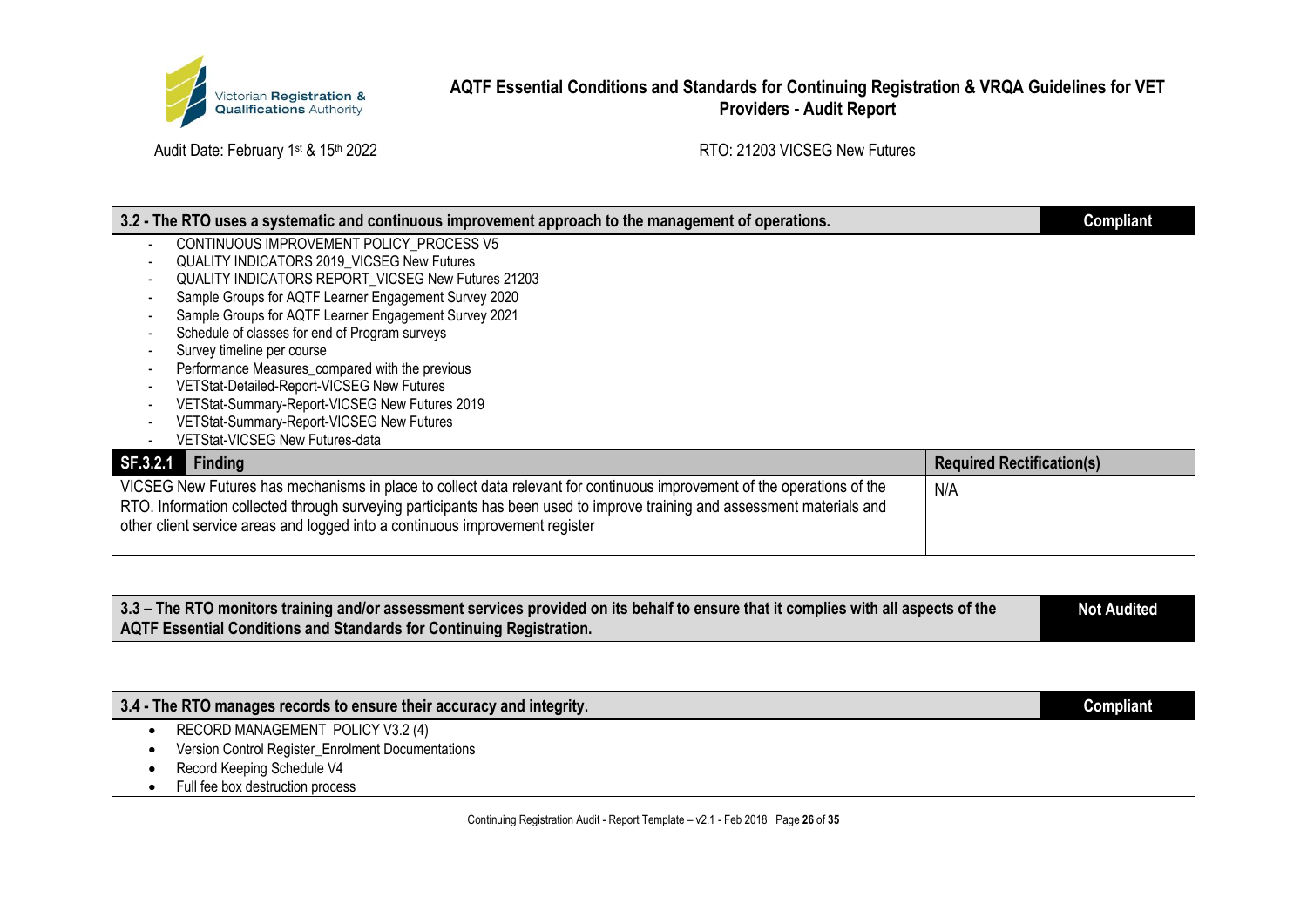

Audit Date: February 1st & 15th 2022 Audit Date: February 1st & 15th 2022

- 2021 ITtelligent Agreement\_SIGNED
- DESTRUCTION OF RECORDS V5
- LLNROBOT Invoice
- VETtrak Service Agreement 2021
- VicSeg Security Review

| SF.3.4.1<br><b>Finding</b>                                                                                                                                                                                                                                                                                                                                                                                                                                                                                                                                                                           | <b>Required Rectification(s)</b> |
|------------------------------------------------------------------------------------------------------------------------------------------------------------------------------------------------------------------------------------------------------------------------------------------------------------------------------------------------------------------------------------------------------------------------------------------------------------------------------------------------------------------------------------------------------------------------------------------------------|----------------------------------|
| VICSEG New Futures had a major data breach in late 2021 from web hackers who demanded a large ransom for the return of<br>company files. VICSEG New Futures notified the VRQA and other relevant authorities. With the help of their insurance company,<br>VICSEG New Futures was able to recover a majority of their company files. VICSEG New Futures has since had a full security<br>review and improved a number of functions to protect their data.<br>VICSEG New Futures has policies and processes in place to manage, store and destroy records and ensure their accuracy and<br>integrity. | N/A                              |

# **Detailed Findings – 2016 VRQA Guidelines for VET Providers**

|   | governing body. |      | GUIDELINE 1.1 - An RTO must ensure that it has a current strategic plan and a detailed business plan which have been approved by its      | <b>Not Audited in</b><br><b>Phase 2 audit</b> |
|---|-----------------|------|-------------------------------------------------------------------------------------------------------------------------------------------|-----------------------------------------------|
| a |                 |      | An RTO ensures the strategic plan details the overall vision, mission, board of directors and strategic directions of the RTO and clearly |                                               |
|   |                 |      | indicates that provision of vocational education is a primary purpose of the RTO.                                                         |                                               |
|   | b)              |      | An RTO ensures the business plan details the operational and workforce development arrangements for a three year period that              |                                               |
|   |                 |      | incorporates:                                                                                                                             |                                               |
|   |                 |      | description of the business including an organisation chart, courses, location(s) and facilities                                          |                                               |
|   |                 | II.  | a continuous improvement plan or risk management strategy                                                                                 |                                               |
|   |                 | iii. | a work force development plan                                                                                                             |                                               |
|   |                 | IV.  | strategic alliances with other education or service providers or third party arrangements                                                 |                                               |

Continuing Registration Audit - Report Template – v2.1 - Feb 2018 Page **27** of **35**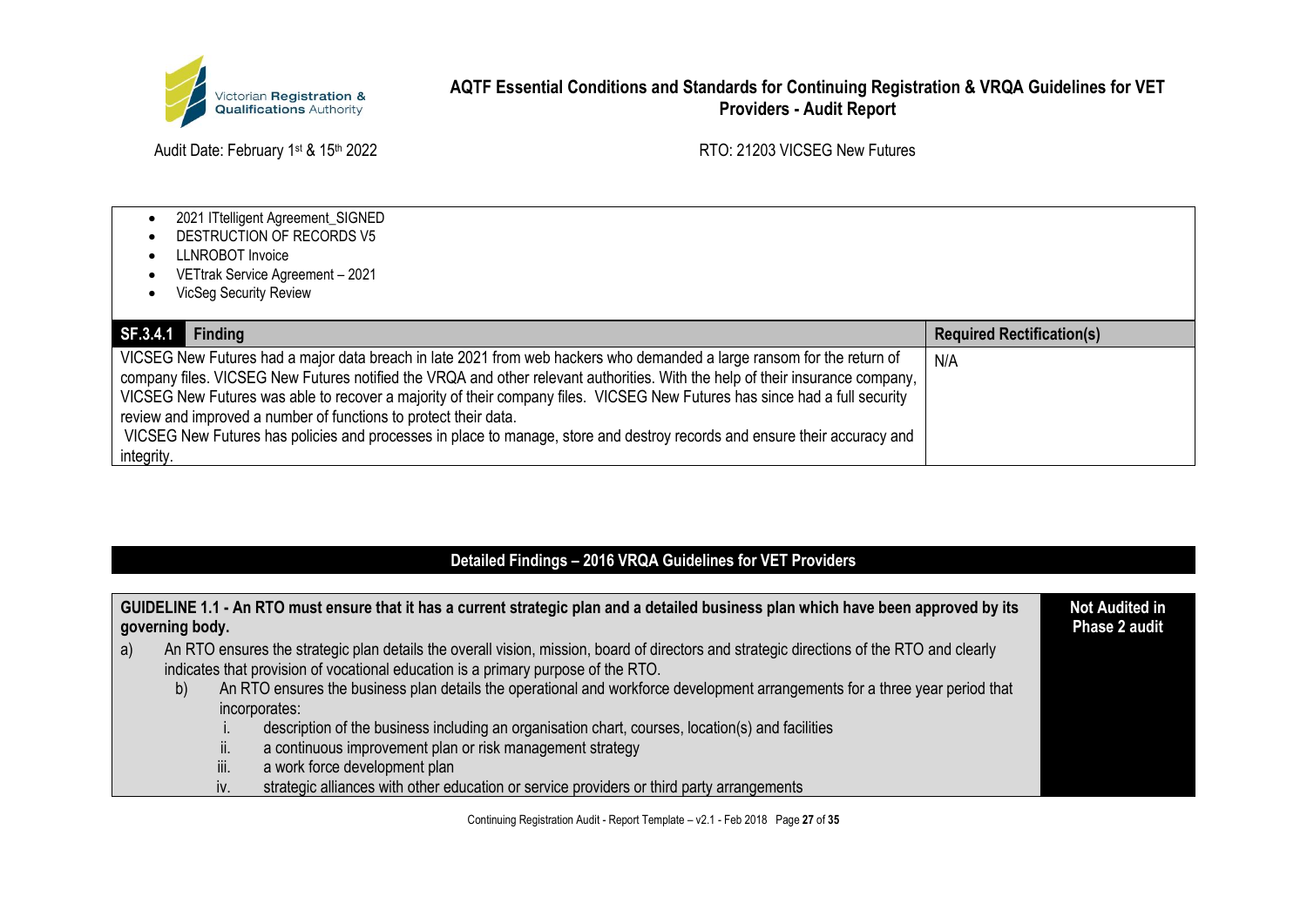

Audit Date: February 1st & 15th 2022 **RTO: 21203 VICSEG New Futures** 

# v. training and assessment delivery including proposed facilities and delivery hours

|    |      | GUIDELINE 1.2 - An RTO demonstrates its financial viability and its capacity to sustain quality VET into the future by ensuring it has a<br>three year financial plan that includes:                           | Not audited in<br>Phase 2 audit |
|----|------|----------------------------------------------------------------------------------------------------------------------------------------------------------------------------------------------------------------|---------------------------------|
| a) |      | projected student enrolments by qualifications                                                                                                                                                                 |                                 |
|    |      | b) a range of financial indicators, including                                                                                                                                                                  |                                 |
|    |      | cash flow                                                                                                                                                                                                      |                                 |
|    | II.  | current ratio of total current assets versus total current liabilities (equal to or greater than 1)                                                                                                            |                                 |
|    | iii. | debt ratio Total Liabilities/Total Assets (equal to or less than 1)                                                                                                                                            |                                 |
| C) |      | the VET provider shows that it has a financial guarantor with the capacity to service the guarantee and/or to demonstrate sufficient<br>working capital to operate for at least 6 months without tuition fees. |                                 |
| d) |      | details about whether any person involved in the management or provision of courses by the RTO meets any of the descriptions listed in<br>section $4.3.11(2)$ of the Act.                                      |                                 |

|    |      | GUIDELINE 1.3 - An RTO ensures that it has management systems that include:                                                                                             | <b>Not Audited</b> |
|----|------|-------------------------------------------------------------------------------------------------------------------------------------------------------------------------|--------------------|
| a) |      | management information including:                                                                                                                                       |                    |
|    |      | details of company incorporation in Australia (alternatively evidence of being an incorporated body in receipt of government<br>funds)                                  |                    |
|    | II.  | a physical address of the company in Victoria for the purposes of serving notices                                                                                       |                    |
|    | III. | details of the directors, CEO/PEO and senior management members with associated police checks and Working With Children<br>Checks if students are under 18 years of age |                    |
|    | IV.  | confirmation that at least one Director or CEO/PEO has his/her principal residence in Victoria                                                                          |                    |
|    | V.   | contact arrangements for the CEO/PEO including during holidays and other closure periods                                                                                |                    |
|    | VI.  | a physical addresses for the location of financial, student and staff records including archives and computer back up storage                                           |                    |
| b) |      | a financial management system including a system for managing student fee payments and student refunds                                                                  |                    |

Continuing Registration Audit - Report Template – v2.1 - Feb 2018 Page **28** of **35**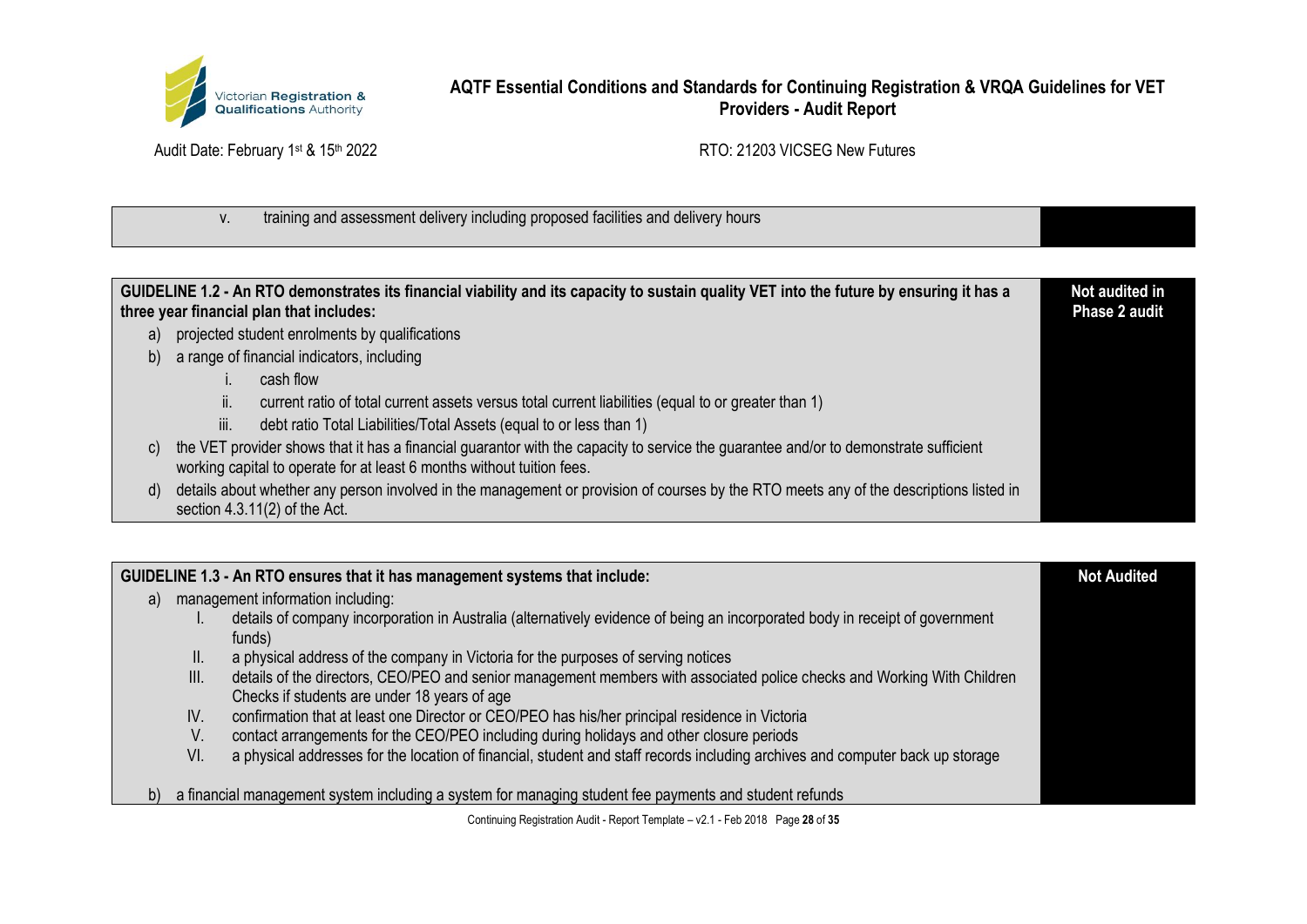

Audit Date: February 1st & 15th 2022 Audit Date: February 1st & 15th 2022

- c) a student records management system that includes the capacity to provide the VRQA with AVETMISS compliant data and to ensure that copies of student records are
	- I. not able to be withheld from the RTO; and
	- II. able to be provided in electronic and print versions, at no cost to the VRQA in the event that the VET provider ceases operations
- d) a staff records management system including arrangements which ensure that for each staff member involved in training and assessment, the RTO holds verified documentation indicating each staff member's qualification and skills.

| GUIDELINE 1.4 - An RTO ensures that it has appropriate governance structures that includes: |                                                                                                                                                                                                                                         |                      |
|---------------------------------------------------------------------------------------------|-----------------------------------------------------------------------------------------------------------------------------------------------------------------------------------------------------------------------------------------|----------------------|
| a)                                                                                          | transparent governance and ownership arrangements, such as a Board of Directors, governing council, executive management<br>and academic management                                                                                     | <b>Phase 2 audit</b> |
| b)                                                                                          | a governance structure that includes appropriate appointments of persons for oversight of academic/educational integrity and<br>quality assurance, such that:                                                                           |                      |
|                                                                                             | for an RTO with anticipated ongoing operation of less than 150 equivalent full time students or an annual student fee<br>turnover of less than \$1.5m per annum, persons are appointed with suitable qualifications and experience; and |                      |
|                                                                                             | for all other RTOs, a governance committee is established that includes individuals who are independent of the RTO's<br>II.<br>ownership and are employed with suitable qualifications and experience                                   |                      |
| C)                                                                                          | a CEO/PEO and members of the RTO's senior management team with appropriate qualifications and educational experience.                                                                                                                   |                      |

| GUIDELINE 2.1 - An RTO ensures that where services are provided on its behalf by a third party the provision of those services is the<br>subject of a written agreement. | <b>Not audited</b> |
|--------------------------------------------------------------------------------------------------------------------------------------------------------------------------|--------------------|
| A third party means any party that provides services on behalf of the RTO but does not include a party to a contract of<br>employment with the RTO.                      |                    |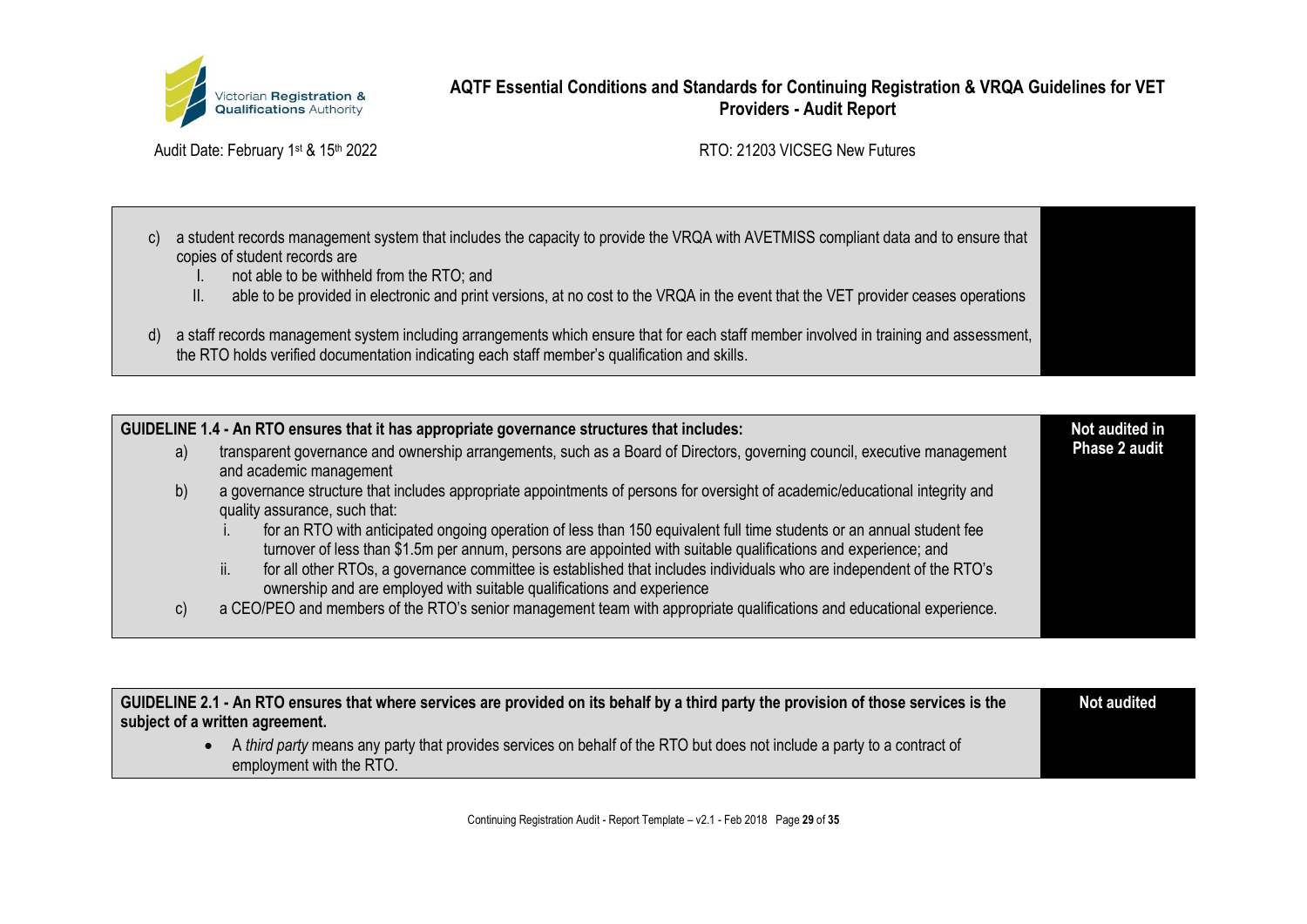

Audit Date: February 1st & 15th 2022 Audit Date: February 1st & 15th 2022

• *Services* mean training, assessment, related educational or support services and/or any activities related to the recruitment of prospective students, but does not include student counselling, mediation or ICT support services.

| GUIDELINE 2.2 - An RTO ensures that any third party delivering services on its behalf is required, under a written agreement, to<br>cooperate with the VRQA: |  |
|--------------------------------------------------------------------------------------------------------------------------------------------------------------|--|
| a) by providing accurate and factual responses to information requests from the VET Regulator relevant to the delivery of services; and                      |  |
| b) for the purposes of the conduct of any audit or monitoring of its operations.                                                                             |  |

| behalf: | GUIDELINE 2.3 – An RTO notifies the VRQA of any written agreement entered into under Guideline 2.2 for the delivery of services on its | <b>Not Audited</b> |
|---------|----------------------------------------------------------------------------------------------------------------------------------------|--------------------|
|         | within 30 calendar days of the agreement being entered into or prior to the obligations under the agreement taking effect, whichever   |                    |
|         | occurs first; and                                                                                                                      |                    |
|         | within 30 calendar days of the agreement coming to an end.                                                                             |                    |

|     | GUIDELINE 2.4 – Information, whether disseminated directly by an RTO or by another party on its behalf, is both accurate and factual, | <b>Not Audited</b> |
|-----|---------------------------------------------------------------------------------------------------------------------------------------|--------------------|
|     | including by:                                                                                                                         |                    |
| a)  | clarifying whether a third party is recruiting prospective students for an RTO on its behalf; and                                     |                    |
| b). | distinguishing where it is delivering training and assessment on behalf of another RTO or where training and assessment is being      |                    |
|     | delivered on its behalf by a third party.                                                                                             |                    |
|     |                                                                                                                                       |                    |

| GUIDELINE 2.5 - Prior to the enrolment of students or the commencement of training and assessment, whichever comes first, an RTO t | <b>Not Audited</b> |
|------------------------------------------------------------------------------------------------------------------------------------|--------------------|
| provides, in print or through referral to an electronic copy, current and accurate information that:                               |                    |

Continuing Registration Audit - Report Template – v2.1 - Feb 2018 Page **30** of **35**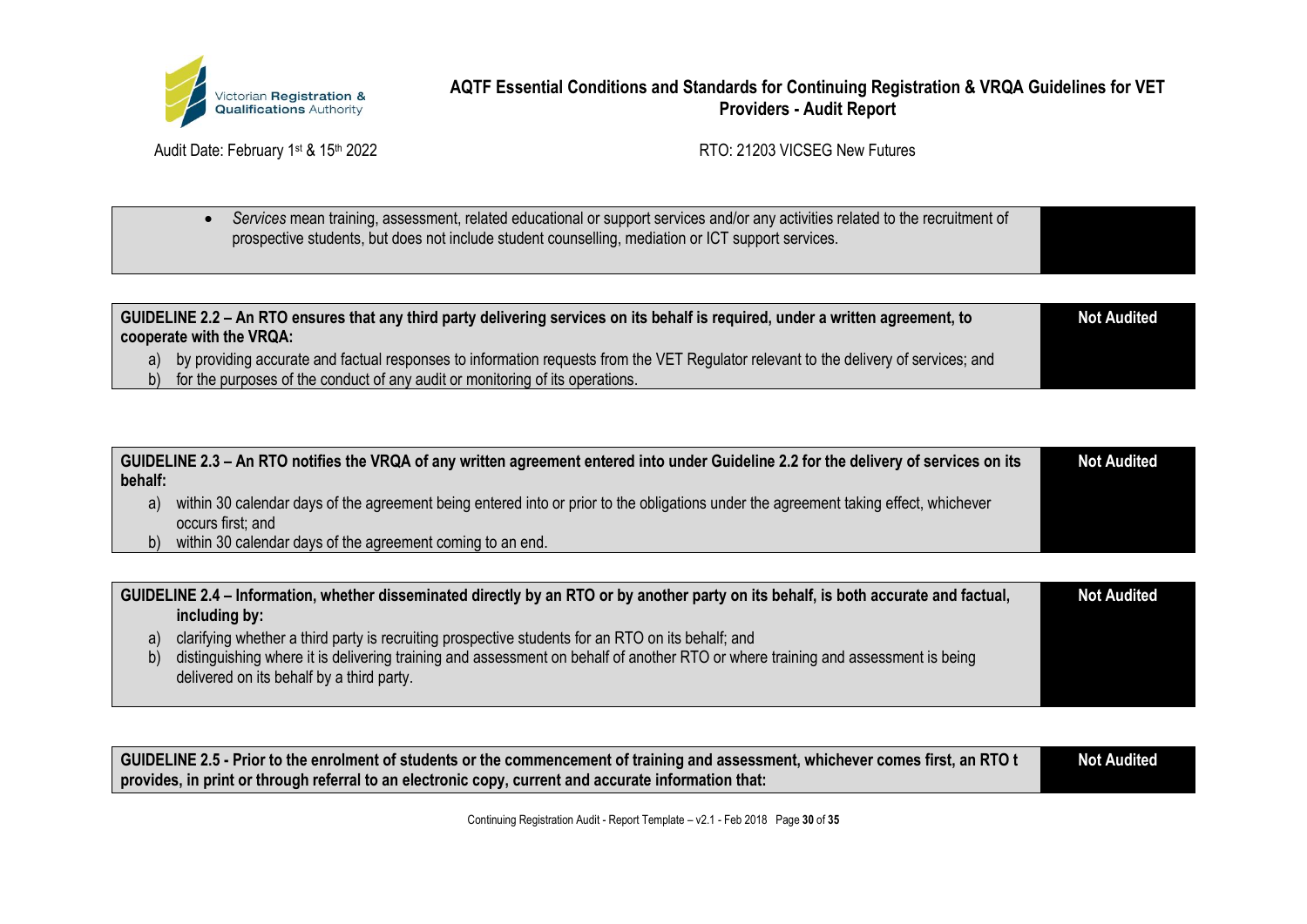

Audit Date: February 1st & 15th 2022 **RTO: 21203 VICSEG New Futures** 

| enables the student to make informed decisions about undertaking training with the RTO and                                           |  |
|--------------------------------------------------------------------------------------------------------------------------------------|--|
| b) (at a minimum) includes the name and contact details of any third party that will provide training and/or assessment, and related |  |
| educational and support services to the student on an RTO's behalf                                                                   |  |

| GUIDELINE 2.6 - Where there are any changes to agreed services, an RTO advises the student of those changes as soon as practicable, | <b>Not Audited</b> |
|-------------------------------------------------------------------------------------------------------------------------------------|--------------------|
| including in relation to any relevant changes to existing or new third party arrangements or changes in ownership.                  |                    |

| GUIDELINE 2.7 - An RTO has a complaints policy to manage and respond to allegations involving the conduct of: | <b>Not Audited</b> |
|---------------------------------------------------------------------------------------------------------------|--------------------|
| a) the RTO, its trainers, assessors or other staff;                                                           |                    |
| b) a third party providing services on the RTO's behalf, its trainers, assessors or other staff; or           |                    |

c) a student of the RTO.

| GUIDELINE 2.8 - An RTO has an appeals policy to manage a request for the review of a decision, including an assessment decision, | <b>Not Audited</b> |
|----------------------------------------------------------------------------------------------------------------------------------|--------------------|
| made by an RTO or a third party providing services on the RTO's behalf.                                                          |                    |

| GUIDELINE 3.1 In addition to the requirements specified in Guidelines 3.2 and 3.3, an RTO's training and assessment is only delivered<br>only by persons who have:                                                                                                                                      | <b>Compliant</b> |
|---------------------------------------------------------------------------------------------------------------------------------------------------------------------------------------------------------------------------------------------------------------------------------------------------------|------------------|
| vocational competencies at least to the level being delivered and assessed;<br>a)<br>current industry skills directly relevant to the training and assessment being provided; and<br>D)<br>current knowledge and skills in vocational training and learning that informs their training and assessment. |                  |
| Industry experts may also be involved in the assessment judgement, working alongside the trainer and/or assessor to conduct the assessment.                                                                                                                                                             |                  |

Continuing Registration Audit - Report Template – v2.1 - Feb 2018 Page **31** of **35**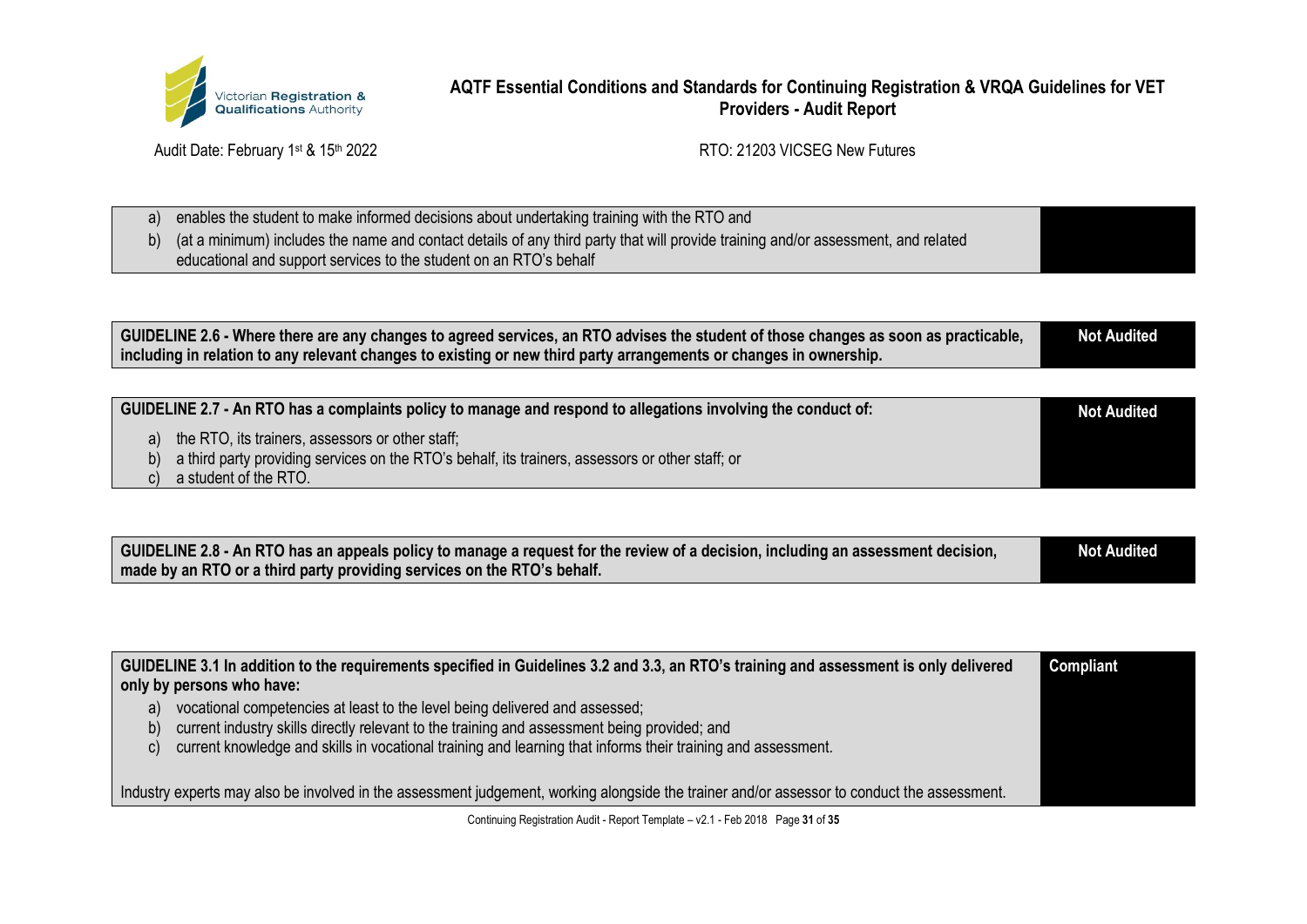

Audit Date: February 1st & 15th 2022 **RTO: 21203 VICSEG New Futures** 

| See Standard 1.4                                                                                                                                                                                                                                                                                                                  |                                  |  |
|-----------------------------------------------------------------------------------------------------------------------------------------------------------------------------------------------------------------------------------------------------------------------------------------------------------------------------------|----------------------------------|--|
| GF 3.1.1 Finding                                                                                                                                                                                                                                                                                                                  | <b>Required Rectification(s)</b> |  |
| The audit reviewed a total of six trainer and assessor files across the two qualifications being reviewed. VICSEG New Futures<br>ensures staff holds the necessary training and assessment competencies and has completed continuing professional development<br>in Vocational Education and Training (VET) knowledge and skills. | N/A                              |  |
| VICSEG New Futures could demonstrate relevant vocational competencies at least to the level being delivered or assessed and<br>current industry skills directly relevant to the training/assessment being undertaken.                                                                                                             |                                  |  |

| GUIDELINE 3.2 An RTO's training and assessment is only delivered only by persons who have the qualifications specified in Item 1 or<br>Item 2 of Schedule 1 of these Guidelines.                                                                                                                                                  |                                  |  |  |
|-----------------------------------------------------------------------------------------------------------------------------------------------------------------------------------------------------------------------------------------------------------------------------------------------------------------------------------|----------------------------------|--|--|
| See Standard 1.4                                                                                                                                                                                                                                                                                                                  |                                  |  |  |
| GF 3.2.1 Finding                                                                                                                                                                                                                                                                                                                  | <b>Required Rectification(s)</b> |  |  |
| The audit reviewed a total of six trainer and assessor files across the two qualifications being reviewed. VICSEG New Futures<br>ensures staff holds the necessary training and assessment competencies and has completed continuing professional development<br>in Vocational Education and Training (VET) knowledge and skills. | N/A                              |  |  |

Continuing Registration Audit - Report Template – v2.1 - Feb 2018 Page **32** of **35**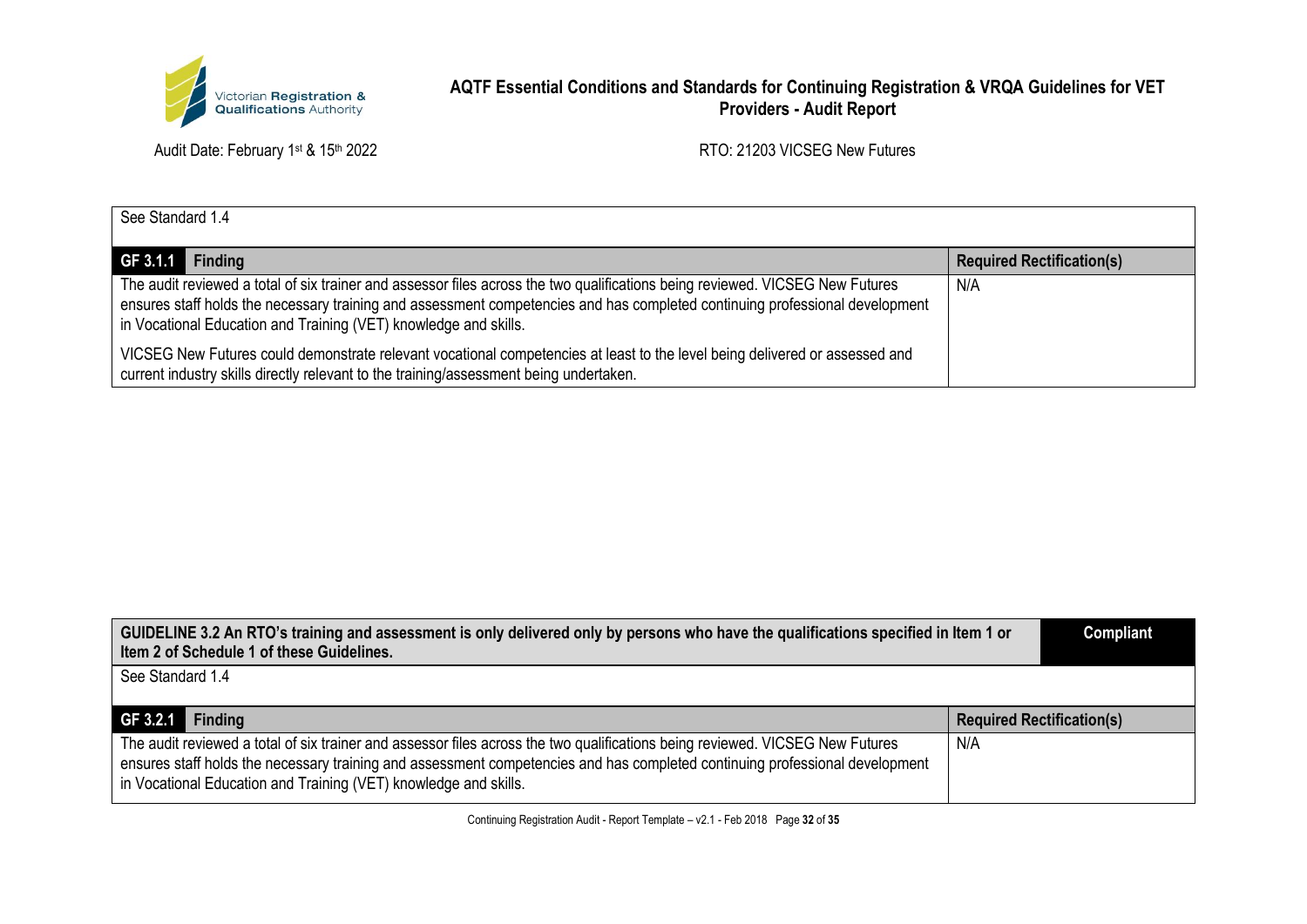

Audit Date: February 1st & 15th 2022 Audit Date: February 1st & 15th 2022

| VICSEG New Futures could demonstrate relevant vocational competencies at least to the level being delivered or assessed and |  |
|-----------------------------------------------------------------------------------------------------------------------------|--|
| current industry skills directly relevant to the training/assessment being undertaken.                                      |  |
|                                                                                                                             |  |

| GUIDELINE 3.3 Where a person conducts assessment only, an RTO ensures that the person has the qualification specified in Item 1 or | <b>Not Audited</b> |
|------------------------------------------------------------------------------------------------------------------------------------|--------------------|
| Item 2 or Item 3 of Schedule 1 of these Guidelines.                                                                                |                    |
|                                                                                                                                    |                    |

| GUIDELINE 3.4 Where the RTO, in delivering training and assessment, engages an individual who is not a qualified trainer and/or | Not Audited |
|---------------------------------------------------------------------------------------------------------------------------------|-------------|
| assessor, the individual works under the supervision of a qualified trainer and/or assessor and must not determine assessment   |             |
| outcomes.                                                                                                                       |             |

|    | GUIDELINE 3.5 An RTO ensures that any individual working under the supervision of a trainer: | <b>Not Audited</b> |
|----|----------------------------------------------------------------------------------------------|--------------------|
| a) | holds the skill set defined in Item 4 of Schedule 1 of these Guidelines;                     |                    |
| b) | has vocational competencies at least to the level being delivered and assessed; and          |                    |
|    | has current industry skills directly relevant to the training and assessment being provided. |                    |

**GUIDELINE 4.1 - An RTO's training and assessment strategies and practices, including the amount of training it provides, are consistent with the requirements of the training packages and VET accredited courses and enable each student to meet the requirements for each unit of competency or module in which the student is enrolled. Compliant**

See Standard 1.2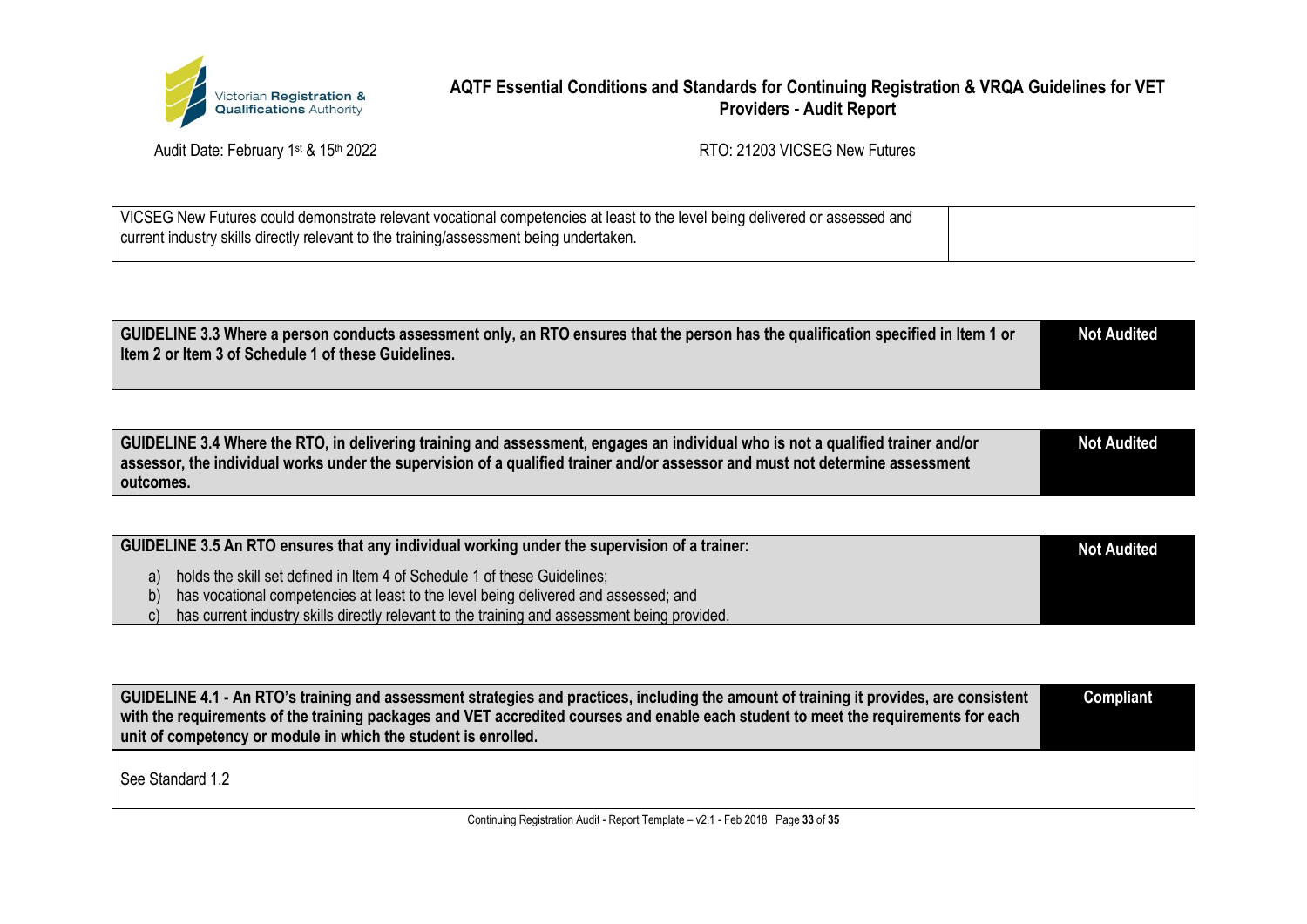

Audit Date: February 1st & 15th 2022 Audit Date: February 1st & 15th 2022

| $GF 4.1.1$ Finding                                                                                                                                                                                                                                                                                              | <b>Required Rectification(s)</b> |
|-----------------------------------------------------------------------------------------------------------------------------------------------------------------------------------------------------------------------------------------------------------------------------------------------------------------|----------------------------------|
| VICSEG New Futures had strategies for training and assessment that meet the requirements of the relevant Training Package<br>and determined the amount of training it provides to each student to enable each student to meet the requirements for each unit<br>of competency in which the student is enrolled. | N/A                              |

| GUIDELINE 4.2 - For the purposes of Guideline 4.1, an RTO determines the amount of training it provides to each student with regard to:                                                         |                                  | <b>Compliant</b> |  |
|-------------------------------------------------------------------------------------------------------------------------------------------------------------------------------------------------|----------------------------------|------------------|--|
| the existing skills, knowledge and the experience of the student;<br>a)<br>the mode of delivery; and<br>b)                                                                                      |                                  |                  |  |
| where a full qualification is not being delivered, the number of units and/or modules being delivered as a proportion of the full qualification.                                                |                                  |                  |  |
| See Standard 1.2                                                                                                                                                                                |                                  |                  |  |
| GF 4.2.1<br><b>Finding</b>                                                                                                                                                                      | <b>Required Rectification(s)</b> |                  |  |
| VICSEG New Futures had strategies for training and assessment that meet the requirements of the relevant Training Package<br>and determined the amount of training it provides to each student. | N/A                              |                  |  |

**GUIDELINE 4.3 - From 1 January 2016, to deliver any AQF qualification or assessor skill set from the Training and Education Training Package (or its successor), an RTO must have undergone an independent validation of its assessment system, tools, processes and outcomes in accordance with the requirements contained in Schedule 2 (and the definitions of independent validation and validation) of these Guidelines. Not Audited**

Continuing Registration Audit - Report Template – v2.1 - Feb 2018 Page **34** of **35**